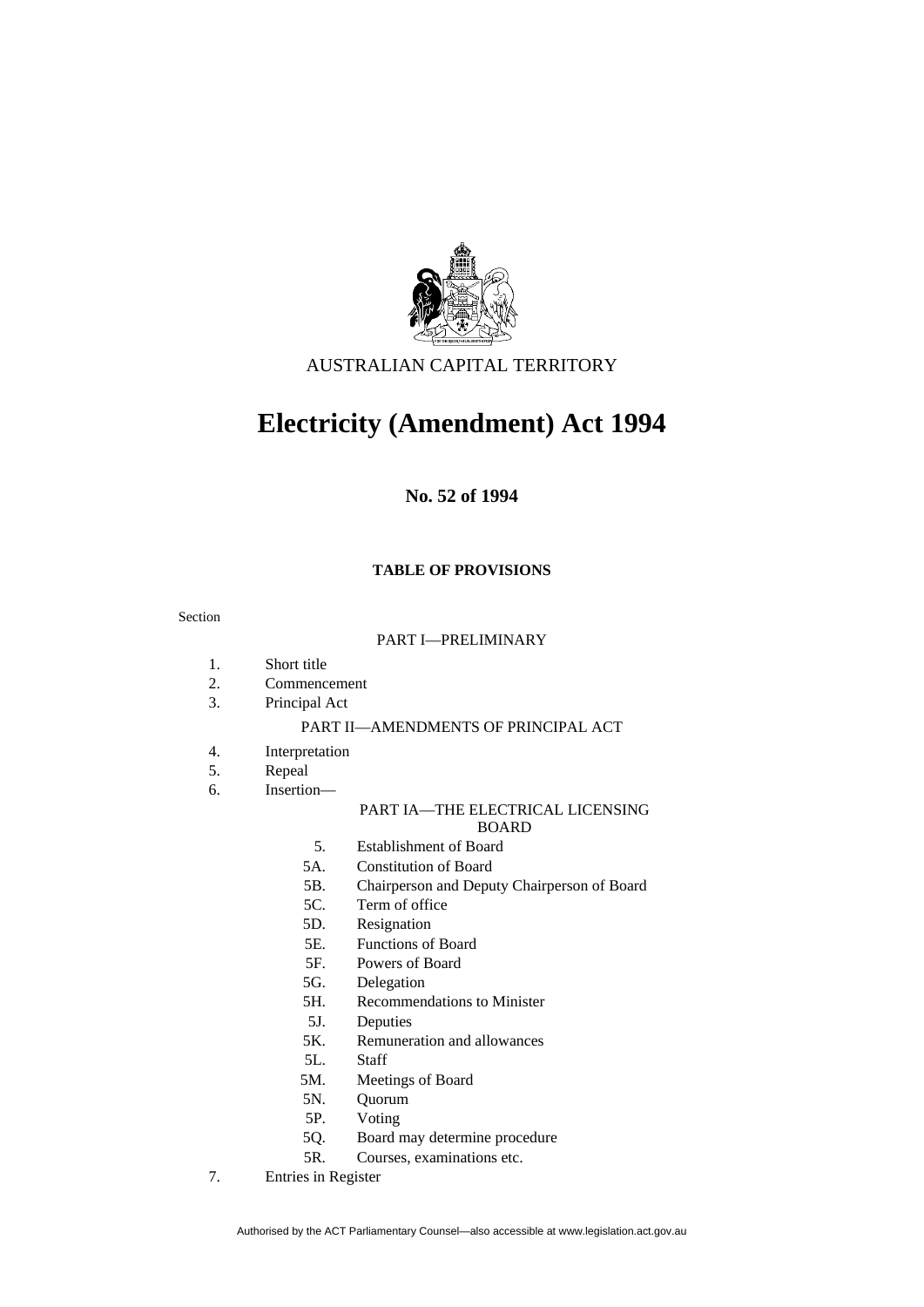# ii *Electricity (Amendment) No. 52, 1994*  **TABLE OF PROVISIONS**—continued

|         |                                                                            | <b>IADLE OF FROVISIONS—continued</b>                                                       |  |
|---------|----------------------------------------------------------------------------|--------------------------------------------------------------------------------------------|--|
| Section |                                                                            |                                                                                            |  |
| 8.      | Persons who may carry on business as electrical contractors                |                                                                                            |  |
| 9.      | Persons who may carry out electrical wiring work                           |                                                                                            |  |
| 10.     | Insertion-                                                                 |                                                                                            |  |
|         | 10A.                                                                       | Persons who may carry out incidental electrical work                                       |  |
| 11.     |                                                                            | Persons who may direct and supervise carrying out of electrical wiring work                |  |
| 12.     | Carrying out of electrical wiring work by holder of electrician's licence, |                                                                                            |  |
|         | Grade B                                                                    |                                                                                            |  |
| 13.     | Insertion-                                                                 |                                                                                            |  |
|         | 13A.                                                                       | Carrying out of electrical wiring work by holder of<br>electrician's permit, Grade A       |  |
|         | 13B.                                                                       | Carrying out of incidental electrical work by holder of a<br>restricted electrical licence |  |
|         | 13C.                                                                       | Carrying out of incidental electrical work by holder of a<br>restricted electrical permit  |  |
| 14.     | Heading to Part IV                                                         |                                                                                            |  |
| 15.     | Substitution-                                                              |                                                                                            |  |
|         | 15.                                                                        | Grant of electrical contractor's licence—individuals                                       |  |
|         | 16.                                                                        | Grant of electrical contractor's licence-body corporate                                    |  |
|         | 16A.                                                                       | Grant of electrical contractor's licence-partnership                                       |  |
|         | 16B.                                                                       | Whether persons fit and proper                                                             |  |
|         | 16C.                                                                       | Public liability insurance                                                                 |  |
| 16.     | Electrician's licence, Grade A                                             |                                                                                            |  |
| 17.     | Substitution-                                                              |                                                                                            |  |
|         | 19.                                                                        | Electrician's permit, Grade A                                                              |  |
|         | 20.                                                                        | Restricted electrical licence                                                              |  |
|         | 20A.                                                                       | Restricted electrical permit                                                               |  |
|         | 20B.                                                                       | Licensing etc. under mutual recognition principles                                         |  |
|         | 20C.                                                                       | Application for licence                                                                    |  |
|         | 20D.                                                                       | Further information                                                                        |  |
| 18.     | Applications to be considered and determined                               |                                                                                            |  |
| 19.     | Insertion-                                                                 |                                                                                            |  |
|         | 22A.                                                                       | Skills etc. of applicants                                                                  |  |
|         | 22B.                                                                       | Licence conditions                                                                         |  |
|         | 22C.                                                                       | Imposition of conditions imposed under foreign law                                         |  |
| 20.     | Repeal                                                                     |                                                                                            |  |
| 21.     | Substitution-                                                              |                                                                                            |  |
|         | 24.                                                                        | Issue of licence or permit                                                                 |  |
| 22.     | Term of licence or permit                                                  |                                                                                            |  |
| 23.     | Renewal of licence or permit                                               |                                                                                            |  |
| 24.     | Heading to Part V                                                          |                                                                                            |  |
| 25.     | Grounds for cancellation or suspension of licence or permit                |                                                                                            |  |
| 26.     | Insertion-                                                                 |                                                                                            |  |
|         | 27A.                                                                       | Cancellation of licence on basis of action under foreign law                               |  |
| 27.     | Inquiry                                                                    |                                                                                            |  |
| 28.     |                                                                            | Suspension of licence or permit pending inquiry                                            |  |
| 29.     | Powers of Board after inquiry                                              |                                                                                            |  |
| 30.     | Repeal                                                                     |                                                                                            |  |

31. Interpretation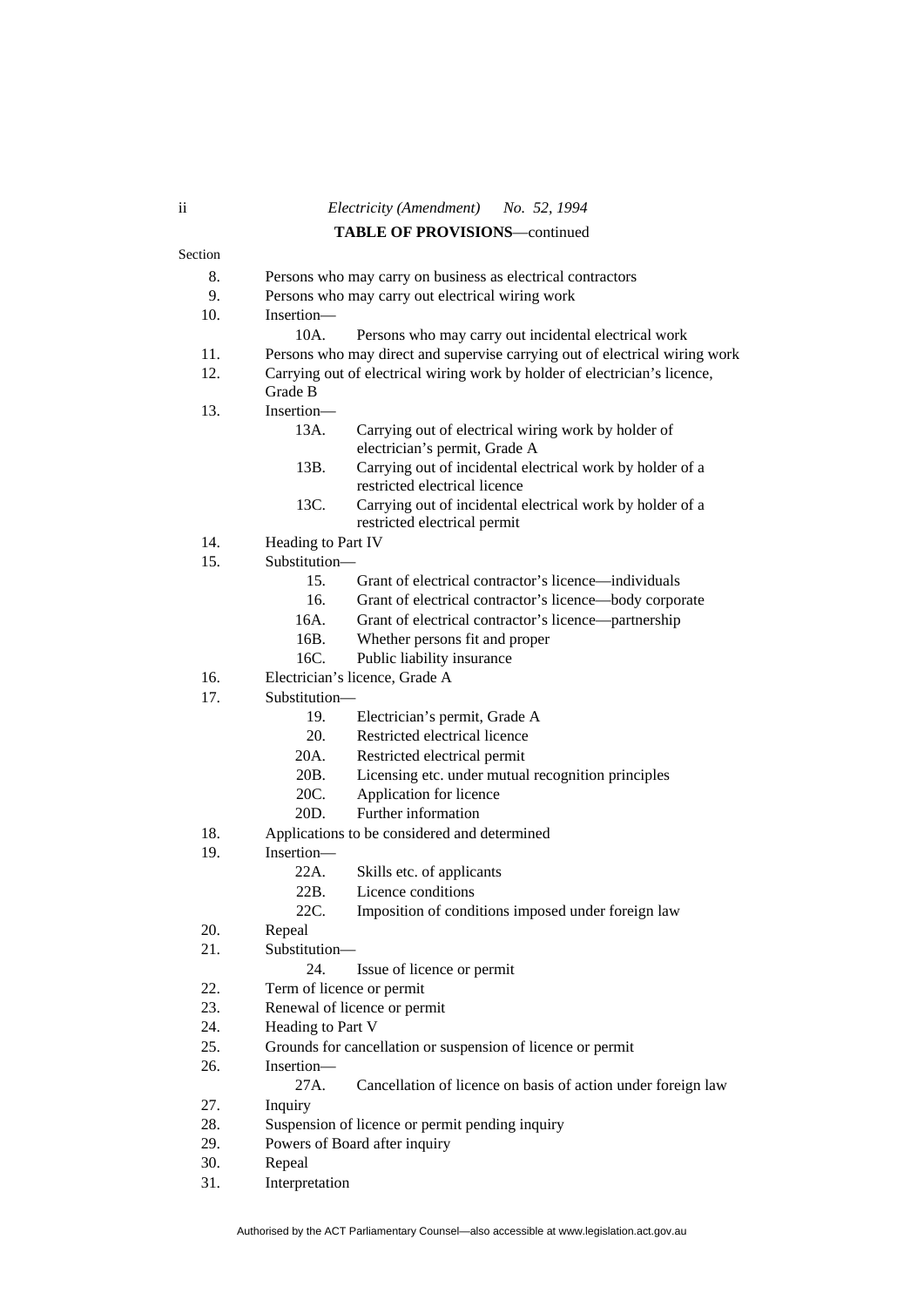# **TABLE OF PROVISIONS**—continued

| Section         |                                                        |  |  |
|-----------------|--------------------------------------------------------|--|--|
| 32.             | Repeal                                                 |  |  |
| 33.             | Felling etc. of trees etc. interfering with powerlines |  |  |
| 34.             | Insertion-                                             |  |  |
|                 | PART VIIIA—APPEALS                                     |  |  |
|                 | Review of decisions<br>36AA                            |  |  |
|                 | Notifications of decisions<br>36AB.                    |  |  |
| 35.             | Production of licence or permit for inspection         |  |  |
| 36.             | Change of name or address                              |  |  |
| 37.             | Loss etc. of licence or permit                         |  |  |
| 38.             | Expired licences or permits                            |  |  |
| 39.             | Evidence                                               |  |  |
| 40 <sub>1</sub> | Service of notices                                     |  |  |
| 41.             | Insertion-                                             |  |  |
|                 | Power of Minister to determine fees<br>43 A A          |  |  |
| 42.             | Further amendments                                     |  |  |
|                 | <b>PART III—TRANSITIONAL AND SAVINGS</b>               |  |  |
| 43.             | Application—electrician's licence, Grade A             |  |  |
| 44.             | Terms of existing licences                             |  |  |
| 45.             | Undetermined applications                              |  |  |
| 46.             | Inquiries                                              |  |  |
| 47.             | Pending appeals and applications to court              |  |  |
|                 |                                                        |  |  |

#### PART IV—MISCELLANEOUS

48. Renumbering of provisions

#### SCHEDULE FURTHER AMENDMENTS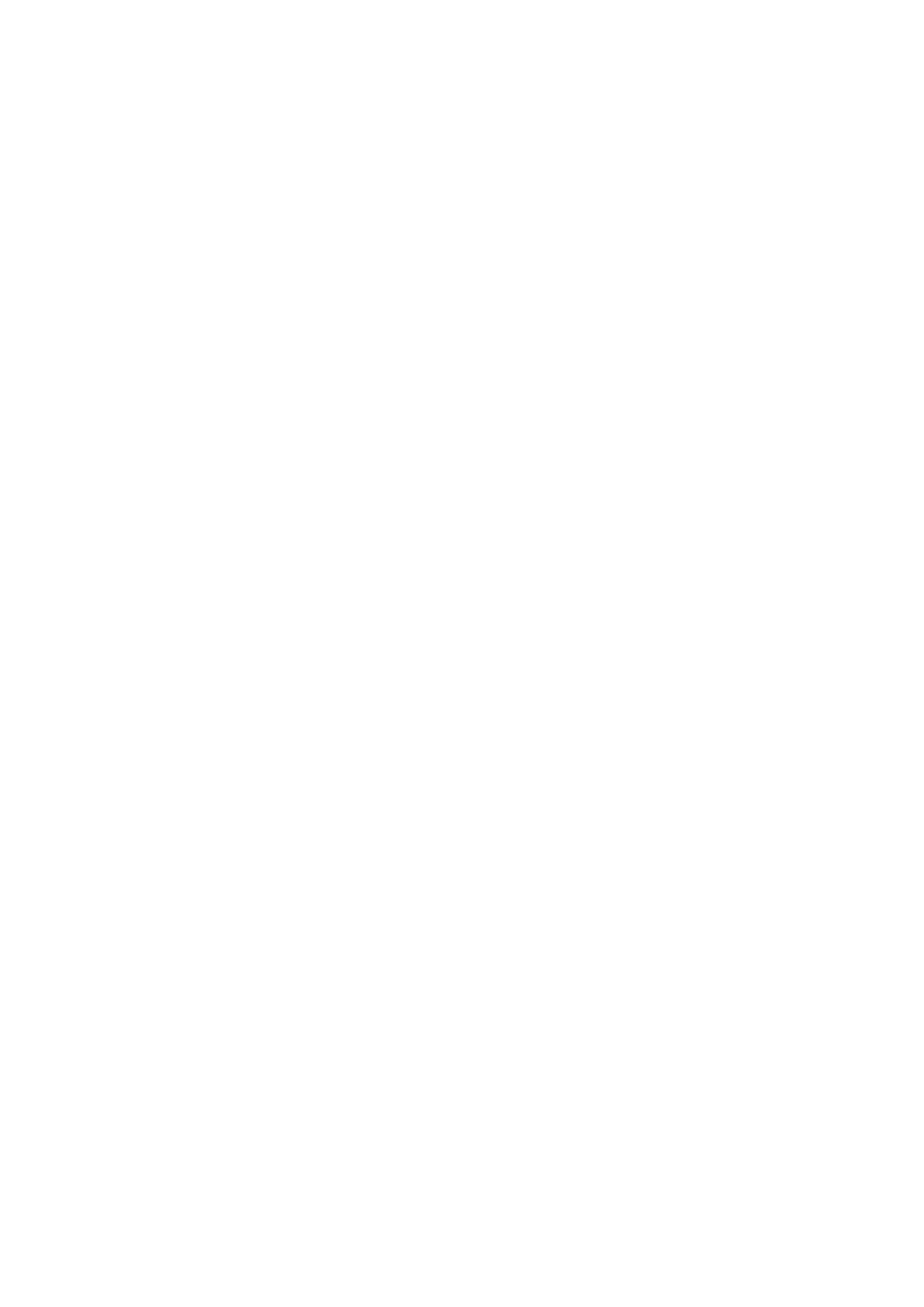

AUSTRALIAN CAPITAL TERRITORY

# **Electricity (Amendment) Act 1994**

**No. 52 of 1994** 

# **An Act to amend the** *Electricity Act 1971* **and for related purposes**

*[Notified in ACT Gazette S196: 5 October 1994]*

 The Legislative Assembly for the Australian Capital Territory enacts as follows:

# **PART I—PRELIMINARY**

# **Short title**

**1.** This Act may be cited as the *Electricity (Amendment) Act 1994.*

# **Commencement**

**2. (1)** Section 1 and this section commence on the day on which this Act is notified in the *Gazette*.

**(2)** The remaining provisions commence on a day, or respective days, fixed by the Minister by notice in the *Gazette*.

**(3)** If a provision referred to in subsection (2) has not commenced before the end of the period of 6 months commencing on the day on which this Act is notified in the *Gazette*, that provision, by force of this subsection, commences on the first day after the end of that period.

# **Principal Act**

**3.** In this Act, "Principal Act" means the *Electricity Act 1971*. 1

# **PART II—AMENDMENTS OF PRINCIPAL ACT**

# **Interpretation**

**4.** Section 4 of the Principal Act is amended—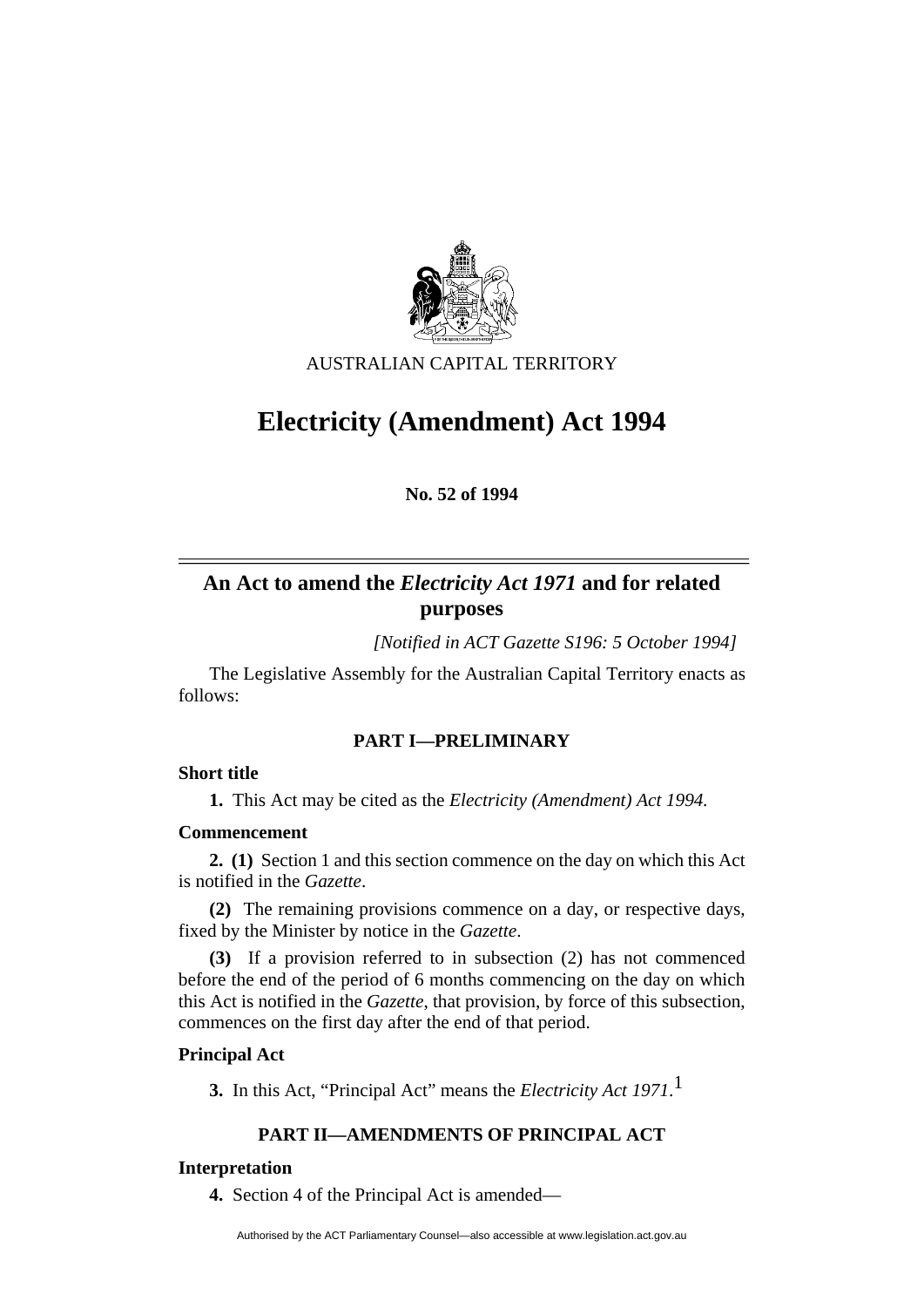- **(a)** by adding at the end of the definition of "electrical wiring work" in subsection (1) ", other than an electrical installation that operates at extra low voltage";
- **(b)** by omitting from subsection (1) the definitions of "the Registrar" and "wireman's licence";
- **(c)** by inserting in subsection (1) the following definitions:
	- " 'Administrative Appeals Tribunal' means the Australian Capital Territory Administrative Appeals Tribunal;
	- 'Board' means the Electrical Licensing Board established by section 5;
	- 'Chairperson' means the Chairperson of the Board;
	- 'Deputy Chairperson' means the Deputy Chairperson of the Board;
	- 'determined fee' means the fee determined under section 43AA for the purposes of the provision in which the expression occurs;
	- 'extra low voltage' has the same meaning as in Australian Standard 3000, 'SAA Wiring Rules' as in force from time to time;
	- 'incidental electrical work' means work carried out by a person—
		- $(a)$  that—
			- (i) involves the disconnection and reconnection of an appliance, fitting or apparatus that is an electrical installation;
			- (ii) involves the location and rectification of faults in components of an appliance, fitting or apparatus that is an electrical installation; or
			- (iii) is work included in a prescribed class of work carried out by a person engaged in a prescribed occupation; and
		- (b) that is incidental to the principal work of the person whose principal occupation entails carrying out work other than electrical work;

'member' means a member of the Board;

- 'Mutual Recognition Act' means the *Mutual Recognition Act 1992* of the Commonwealth;
- 'permit' means an electrician's permit, Grade A or a restricted electrical permit, as the case requires;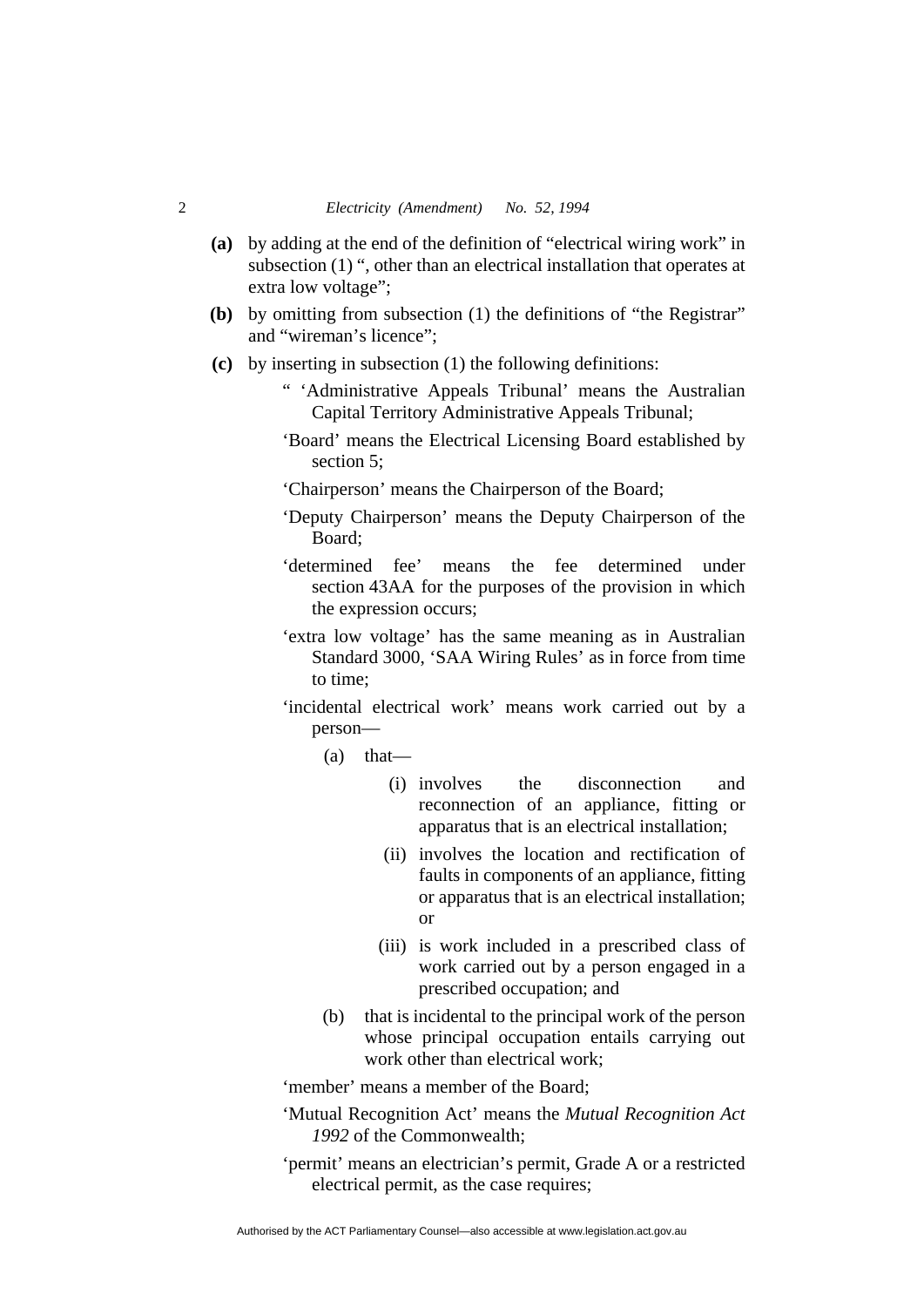- 'Register' means The Register of Electrical Contractors and Electricians kept under section 7;
- 'Registrar' means the Registrar of Electrical Contractors and Electricians appointed under section 6;
- 'regulatory authority', in relation to a State or another Territory, means—
	- (a) in the case of the State of New South Wales—the Office of Energy;
	- (b) in the case of the State of Victoria—the Office of the Chief Electrical Inspector;
	- (c) in the case of the State of Queensland—the Queensland Electricity Commission;
	- (d) in the case of the State of South Australia—the Electricity Trust of South Australia;
	- (e) in the case of the State of Western Australia—the State Energy Commission of Western Australia;
	- (f) in the case of the State of Tasmania—the Hydro-Electric Commission;
	- (g) in the case of the Northern Territory of Australia—the Power and Water Authority; and
	- (h) any other office or body declared by the regulations to be a regulatory authority;

'restricted electrical licence' means a restricted electrical licence granted under Part IV.";

- **(d)** by inserting in subsection (3) "or permit" after "licence" (wherever occurring); and
- **(e)** by adding at the end the following subsections:

"(4) A reference in this Act to the holder of a licence shall be read as a reference to—

- (a) a person licensed under this Act; or
- (b) a person to be deemed to be licensed under this Act by virtue of section 25 of the Mutual Recognition Act.

"(5) Where a licence is issued in the name of a partnership, a reference in this Act to the holder of a licence shall be read as a reference to any 1 of the partners who is concerned in, or takes part in, the management of any electrical contractor's business carried on by the partnership.

"(6) A reference in this Act to being employed by the holder of an electrical contractor's licence shall be read as including a reference to being employed for the purposes of an electrical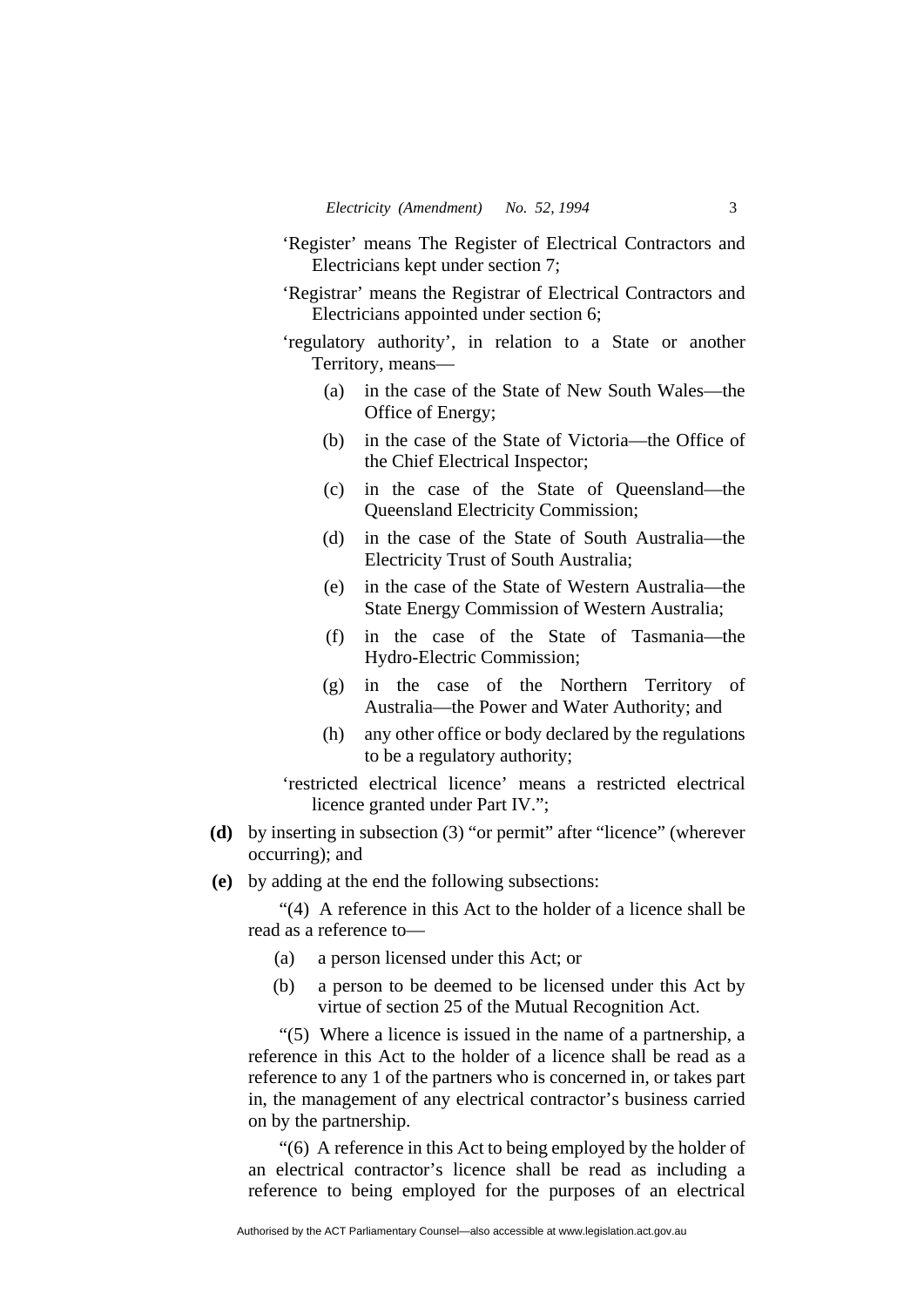contracting business carried on by a partnership which holds an electrical contractor's licence.".

# **Repeal**

**5.** Section 5 of the Principal Act is repealed.

# **Insertion**

**6.** After Part I of the Principal Act the following Part is inserted:

# "**PART IA—THE ELECTRICAL LICENSING BOARD**

# **Establishment of Board**

"5. (1) A Board called the Electrical Licensing Board is established.

- "(2) The Board—
- (a) is a body corporate with perpetual succession;
- (b) shall have a common seal; and
- (c) may sue and be sued in its corporate name.

"(3) All courts, judges and persons acting judicially shall take judicial notice of the seal of the Board affixed to a document and shall presume that it was duly affixed.

#### **Constitution of Board**

"5A. (1) The Board shall consist of 5 members appointed by the Minister, by instrument.

"(2) Of the members of the Board—

- (a) 1 shall be appointed after consultation by the Minister with the Electrical, Electronic, Plumbing and Allied Workers' Union;
- (b) 1 shall be appointed after consultation by the Minister with the National Electrical Contractors Association (ACT Chapter);
- (c) 1 shall be appointed after consultation by the Minister with the Canberra Institute of Technology;
- (d) 1 other person shall be appointed by the Minister; and
- (e) 1 shall be a member of the staff of the Authority.

"(3) The Minister may appoint, by instrument, deputies of the members of the Board.

"(4) The Minister shall not appoint a deputy of a member referred to in paragraph (1) (a), (b) or (c) except after consultation with the relevant union, association or institute, as the case requires.

"(5) The Minister shall not appoint a person to be a member, or a deputy of a member (other than a member referred to in paragraph (2) (d)) unless the person—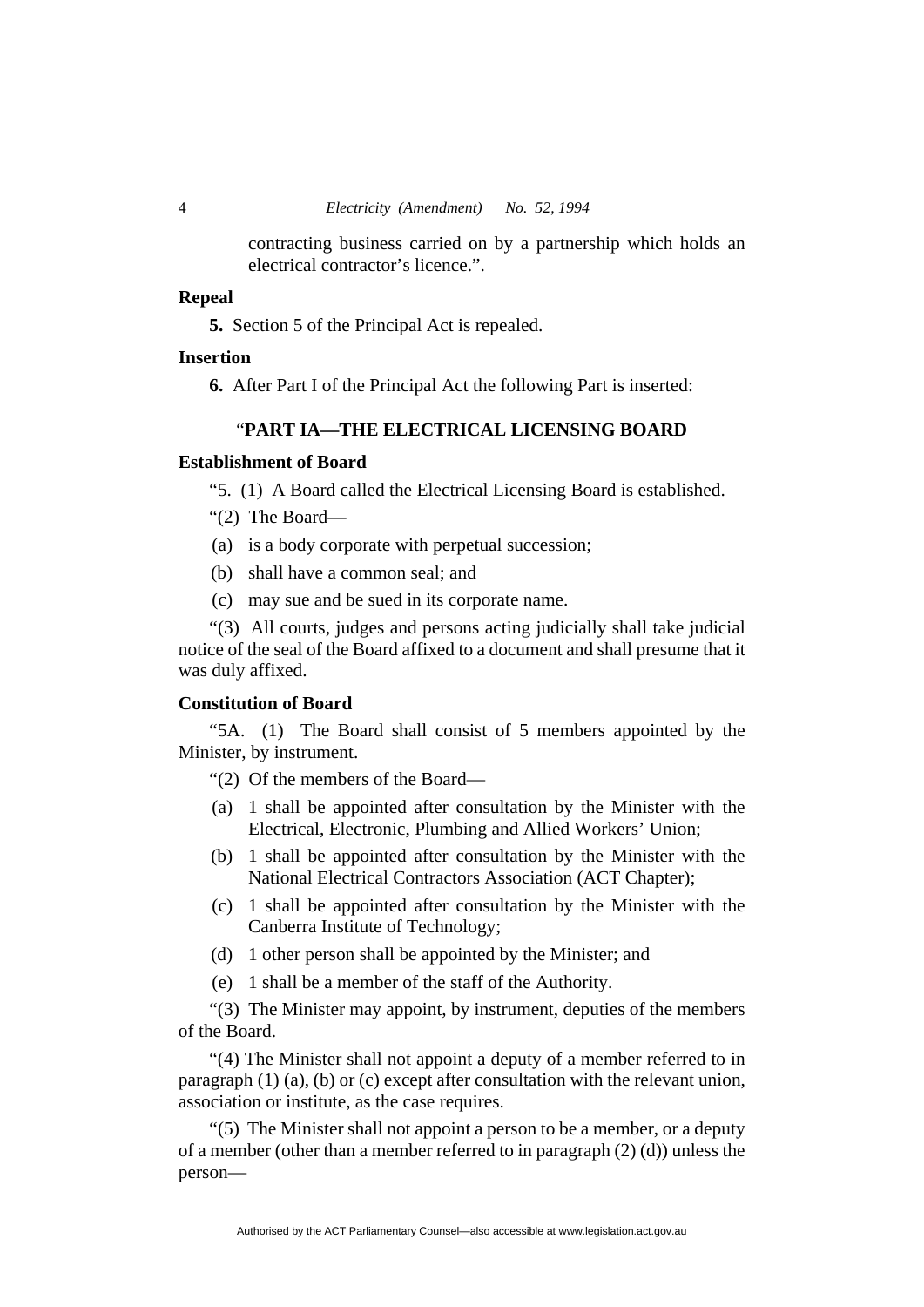- (a) is eligible to hold an electrician's licence, Grade A; or
- (b) holds qualifications in electrical engineering entitling him or her to membership of the Institute of Engineers, Australia.

"(6)The Minister shall cause a notice of each appointment made under section 5A, and of each termination of an appointment, to be published in the *Gazette*.

# **Chairperson and Deputy Chairperson of Board**

"5B. The Minister shall appoint, from the members, a Chairperson and a Deputy Chairperson.

# **Term of office**

"5C. A member holds office for the period, not exceeding 3 years, specified in the instrument of appointment and is eligible for re-appointment.

# **Resignation**

"5D. A member may resign from office by writing signed by him or her and delivered to the Minister.

#### **Functions of Board**

"5E. (1) The functions of the Board are—

- (a) to consider and determine applications for licences and permits referred to it under this Act;
- (b) to advise the Minister on matters relating to the licensing of electrical contractors and electricians; and
- (c) to perform such other functions as are conferred on the Board under this or another Act.

# **Powers of Board**

"5F. The Board has power to do all things necessary or convenient to be done for or in connection with the performance of its functions.

#### **Delegation**

"5G. The Board may, by instrument under its common seal, delegate any of its powers under this Act to the Registrar.

#### **Recommendations to Minister**

"5H. (1) The Board may report to the Minister and make recommendations on any matter relating to the functions and powers of the Board under this Act.

"(2) Where the Minister requests advice on any matter relating to the functions and powers of the Board under this Act, the Board shall examine the matter and provide the Minister with a report and its recommendations in relation to the matter.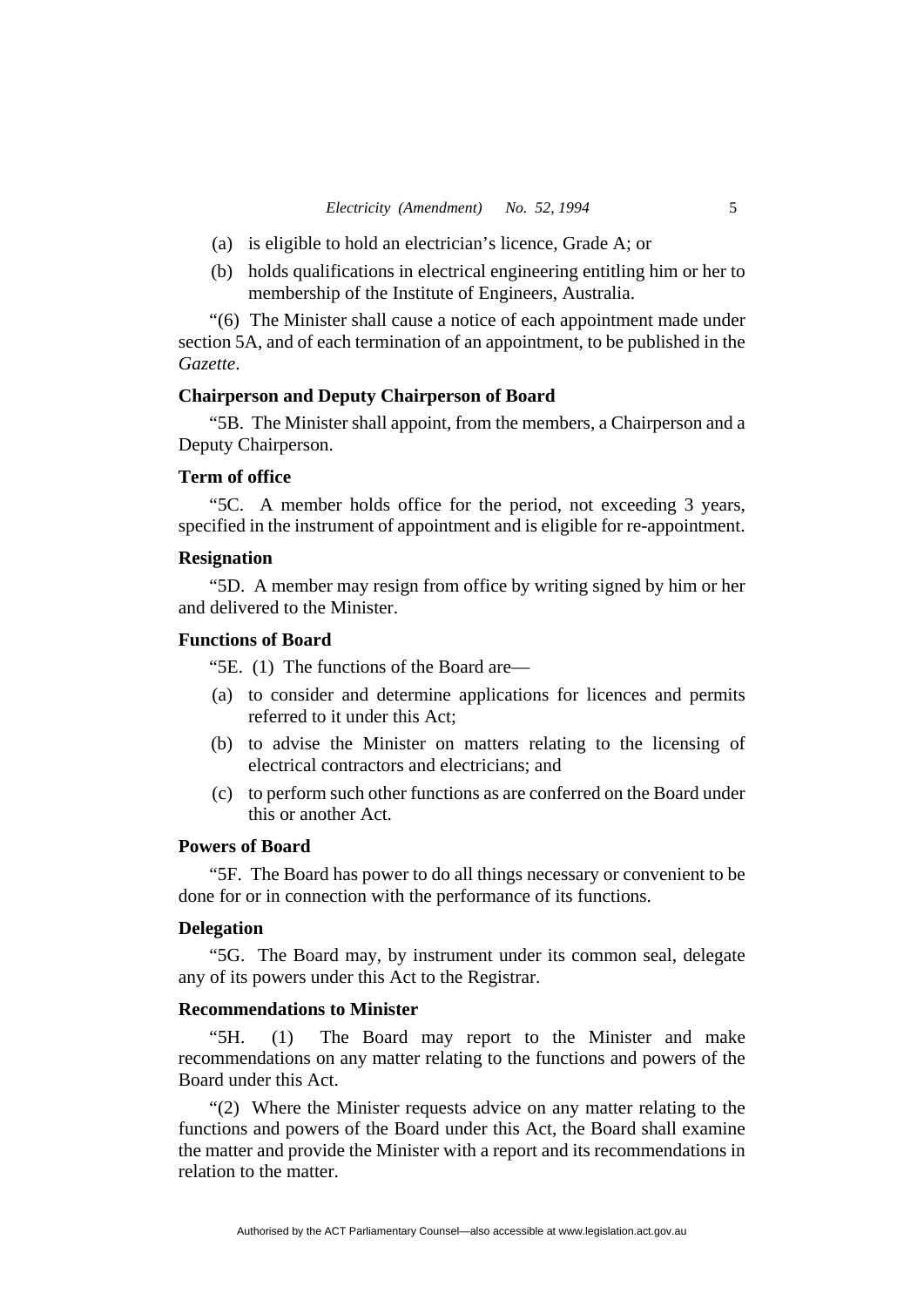#### **Deputies**

"5J. (1) A deputy of a member is entitled, in the event of the absence of the member from a meeting of the Board, to attend that meeting and, when so attending, may exercise the voting rights of that member.

"(2) A deputy shall not preside at a meeting of the Board.

#### **Remuneration and allowances**

"5K.  $(1)$  A member referred to in paragraphs 5A  $(2)$   $(a)$ ,  $(b)$  and  $(d)$ shall be paid such remuneration and allowances as are prescribed.

"(2)Subsection (1) does not apply in relation to—

- (a) remuneration if there is a subsisting determination relating to the remuneration to be paid to a member; or
- (b) an allowance of a particular kind if there is a subsisting determination relating to an allowance of that kind to be paid to a member.

"(3) In this section—

'determination' means a determination of the Remuneration Tribunal.

# **Staff**

"5L. The staff of the Board shall consist of members of the staff of the Authority made available to the Board by the Chief Executive Officer of the Authority.

# **Meetings of Board**

"5M. (1) The Chairperson shall—

- (a) convene such meetings of the Board as are necessary for the efficient conduct of its functions, being at least 4 meetings in every year; and
- (b) on receipt of a written request signed by a majority of members of the Board, convene a meeting of the Board.

"(2) The Minister may convene a meeting of the Board.

"(3) The Chairperson shall preside at all meetings of the Board at which he or she is present.

"(4) In the event of the absence of the Chairperson from a meeting of the Board, the Deputy Chairperson shall preside.

"(5) In the event of the absence of the Chairperson and the Deputy Chairperson from a meeting of the Board, the members present and constituting a quorum shall elect 1 of their number (other than a deputy) to preside at that meeting.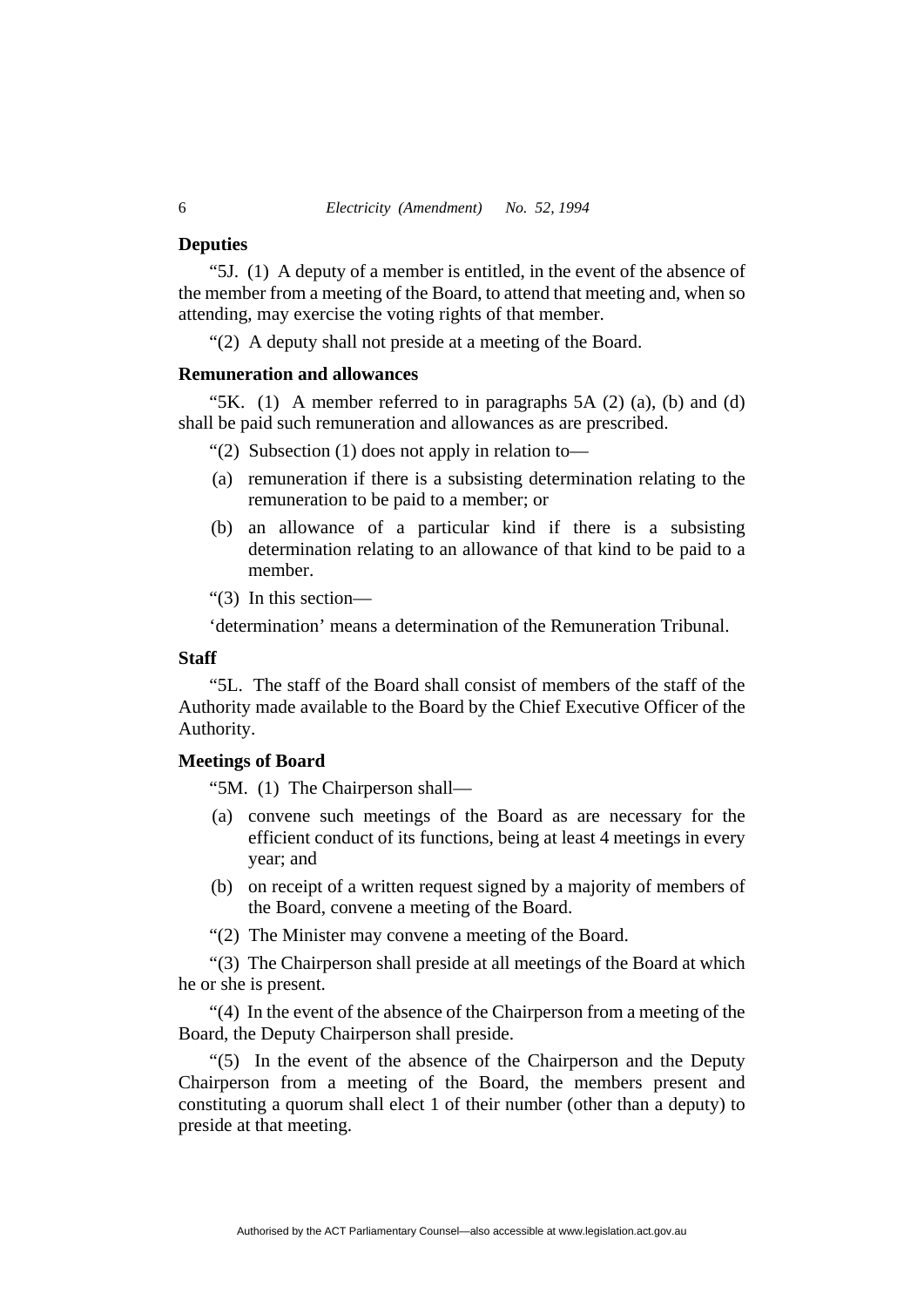#### **Quorum**

"5N. (1) At a meeting of the Board, a majority of the members of the Board shall constitute a quorum.

"(2) In this section—

'majority', in relation to the Board, means a majority of members calculated on the basis of the total membership of the Board, including any vacancies in the membership.

# **Voting**

"5P. (1) Subject to subsection (2), questions arising at a meeting of the Board shall be determined by a majority of the votes of the members present and voting.

"(2) The member presiding at a meeting of the Board has a deliberative vote and, in the event of equality of voting, a casting vote.

# **Board may determine procedure**

"5Q. Subject to this Act, the Board may determine the procedure to be used at a meeting of the Board.

# **Courses, examinations etc.**

"5R. (1) The Board may approve courses of education and training and approve and hold examinations (being written, oral or practical examinations) for the purposes of this Act.

"(2) The Board may make arrangements for the conduct of examinations with a body that conducts courses of education or training approved under subsection (1).

"(3) A person shall pay the determined fee before undertaking an examination held by or on behalf of the Board.".

# **Entries in Register**

**7.** Section 8 of the Principal Act is amended—

**(a)** by omitting subsection (1) and substituting the following subsection:

"(1) Where the Board grants a licence or permit, the Registrar shall enter the following particulars in the Register:

- (a) the name of the holder of the licence or permit;
- (b) if the holder of the licence is—
	- (i) a natural person—the business name (if any) under which the person will carry on business;
	- (ii) a body corporate—the name in which the body corporate will carry on business and the name of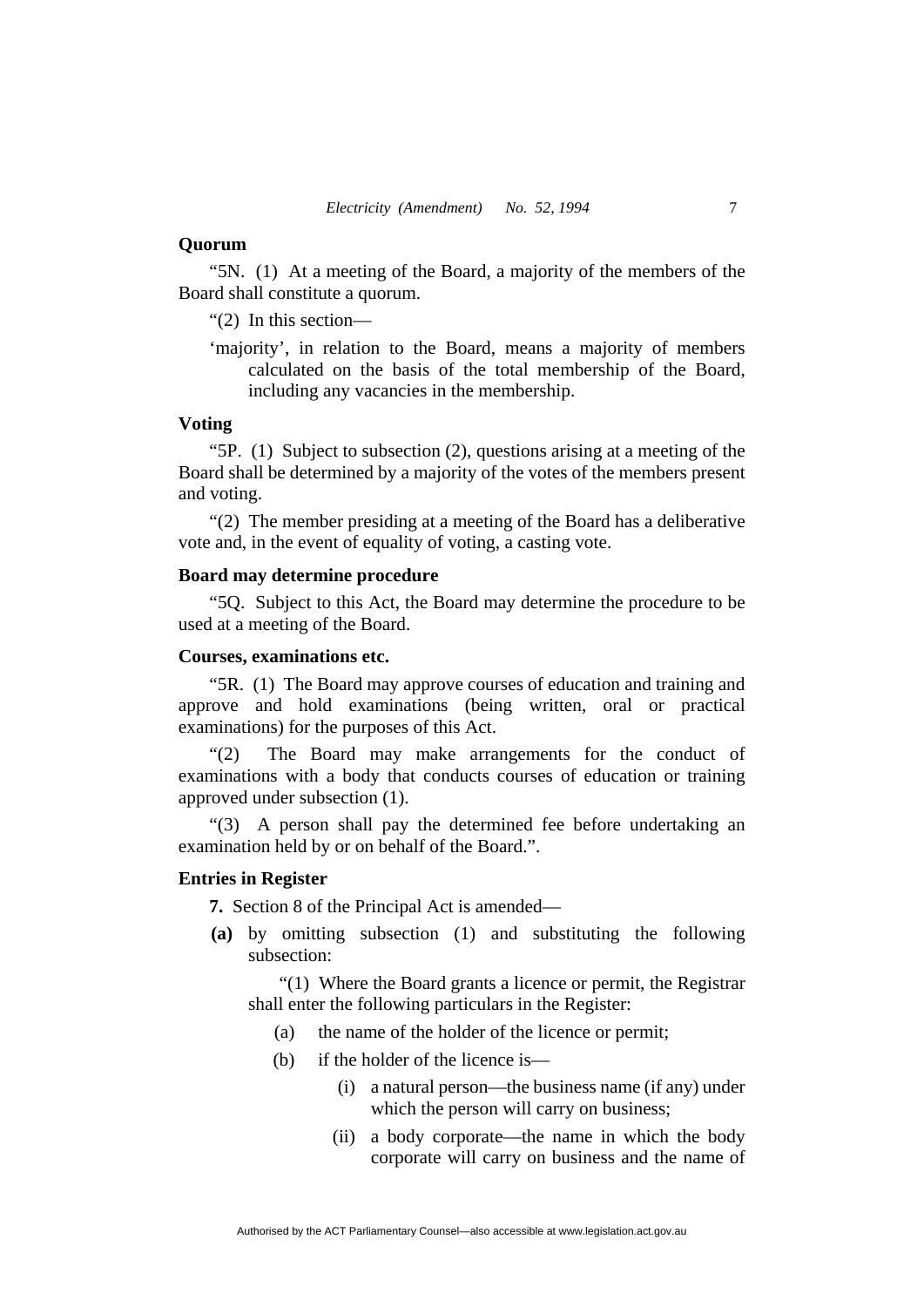the member of the body corporate who holds an electrician's licence, Grade A; or

- (iii) a partnership—the name of each partner who holds an electrician's licence, Grade A;
- (c) each address at which the licence or permit holder carries on business in the Territory; or
- (d) if the licence or permit holder does not carry on business in the Territory—
	- (i) in the case of a natural person—his or her residential address;
	- (ii) in the case of a body corporate—the address of the registered office of the body corporate; or
	- (iii) in the case of a partnership—the residential address of each of the partners;

whether within or outside the Territory;

- (e) the type of licence or permit granted;
- (f) the date of grant of the licence or permit.";
- **(b)** by omitting from subsection (2) "granted under Part IV" and substituting "or permit":
- **(c)** by inserting after subsection (2) the following subsection:

"(2A) Where a licence or permit is renewed, the Registrar shall enter that fact in the Register."; and

**(d)** by omitting subsection (3).

#### **Persons who may carry on business as electrical contractors**

**8.** Section 9 of the Principal Act is amended—

- **(a)** by omitting from subsection (1) "company" and substituting "body corporate";
- **(b)** by omitting paragraphs (1) (a) and (b) and substituting the following paragraphs:
	- "(a) the person, or in the case of a partnership, a partner, holds an electrical contractor's licence; and
	- (b) the person, or an employee or partner of the person, holds an electrician's licence, Grade A.";
- **(c)** by omitting from subsection (2) "company" (first occurring) and substituting "body corporate";
- **(d)** by omitting from paragraph (2) (b) "company" (wherever occurring) and substituting "body corporate"; and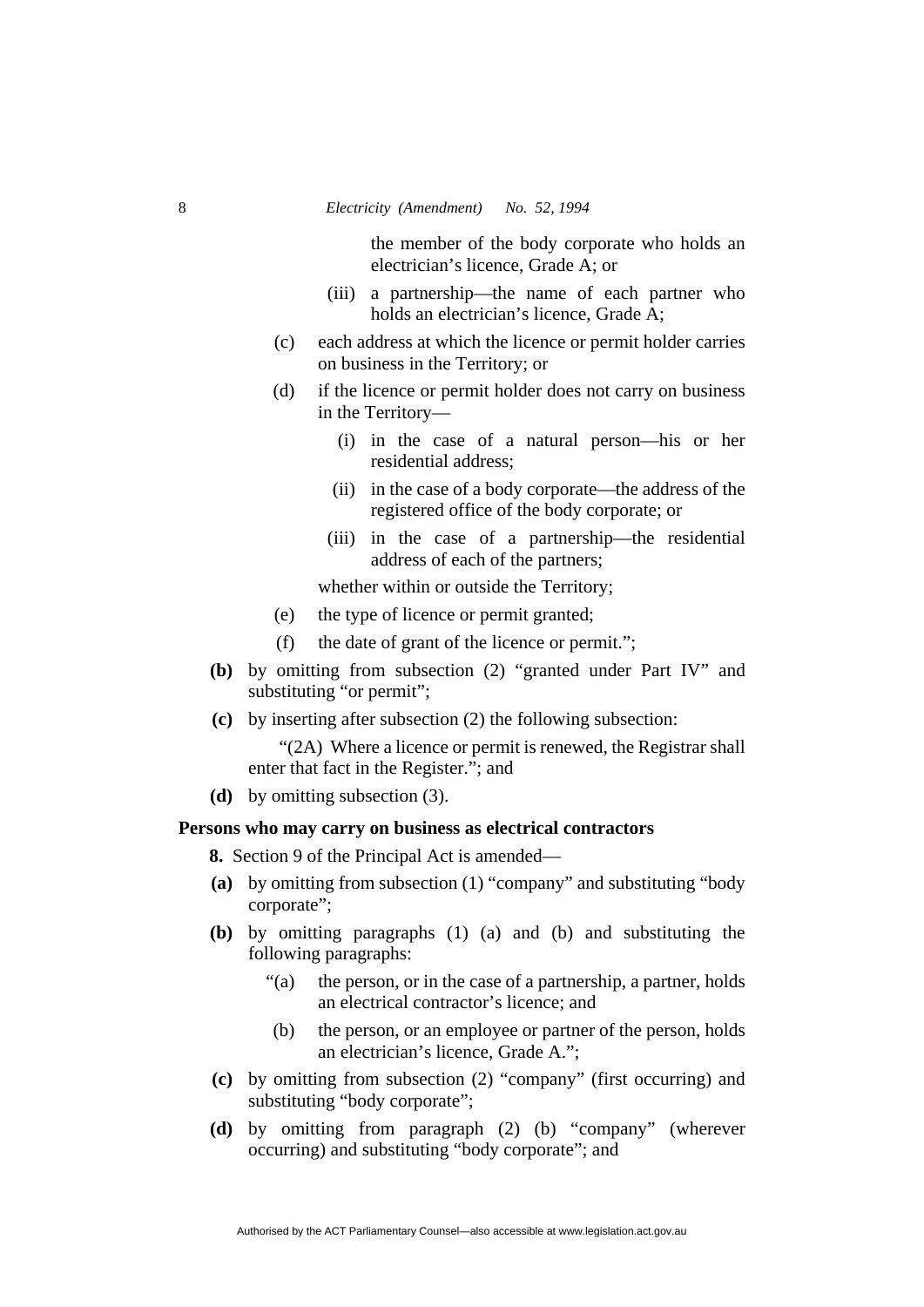**(e)** by inserting after subsection (2) the following subsection:

"(3) A partnership shall not carry on business as an electrical contractor unless—

- (a) the partnership holds an electrical contractor's licence; and
- (b) a partner, or an employee of the holder of the licence referred to in paragraph (a), holds an electrician's licence, Grade A.".

# **Persons who may carry out electrical wiring work**

**9.** Section 10 of the Principal Act is amended by omitting paragraph (c) and substituting the following paragraph:

"(c) a person—

- (i) who is apprenticed to; or
- (ii) who is the holder of an electrician's permit, Grade A and is employed by;

the holder of an electrical contractor's licence and is working under the direction or supervision of—

- (iii) the holder of an electrician's licence, Grade A who is the holder, or is an employee of the holder, of the electrical contractor's licence; or
- (iv) where the electrical wiring work is on an installation for the use of a single phase supply of electricity having a working pressure not exceeding 250 volts—the holder of an electrician's licence, Grade B who is an employee of the holder of the electrical contractor's licence.".

# **Insertion**

**10.** After section 10 of the Principal Act the following section is inserted:

# **Persons who may carry out incidental electrical work**

"10A. A person shall not carry out incidental electrical work unless he or she is—

- (a) the holder of a restricted electrical licence; or
- (b) the holder of a restricted electrical permit, and is working under the direction and supervision of the holder of—
	- (i) an electrician's licence, Grade A;
	- (ii) an electrician's licence, Grade B; or
	- (iii) a restricted electrical licence.

Penalty: \$5,000 or imprisonment for 6 months, or both.".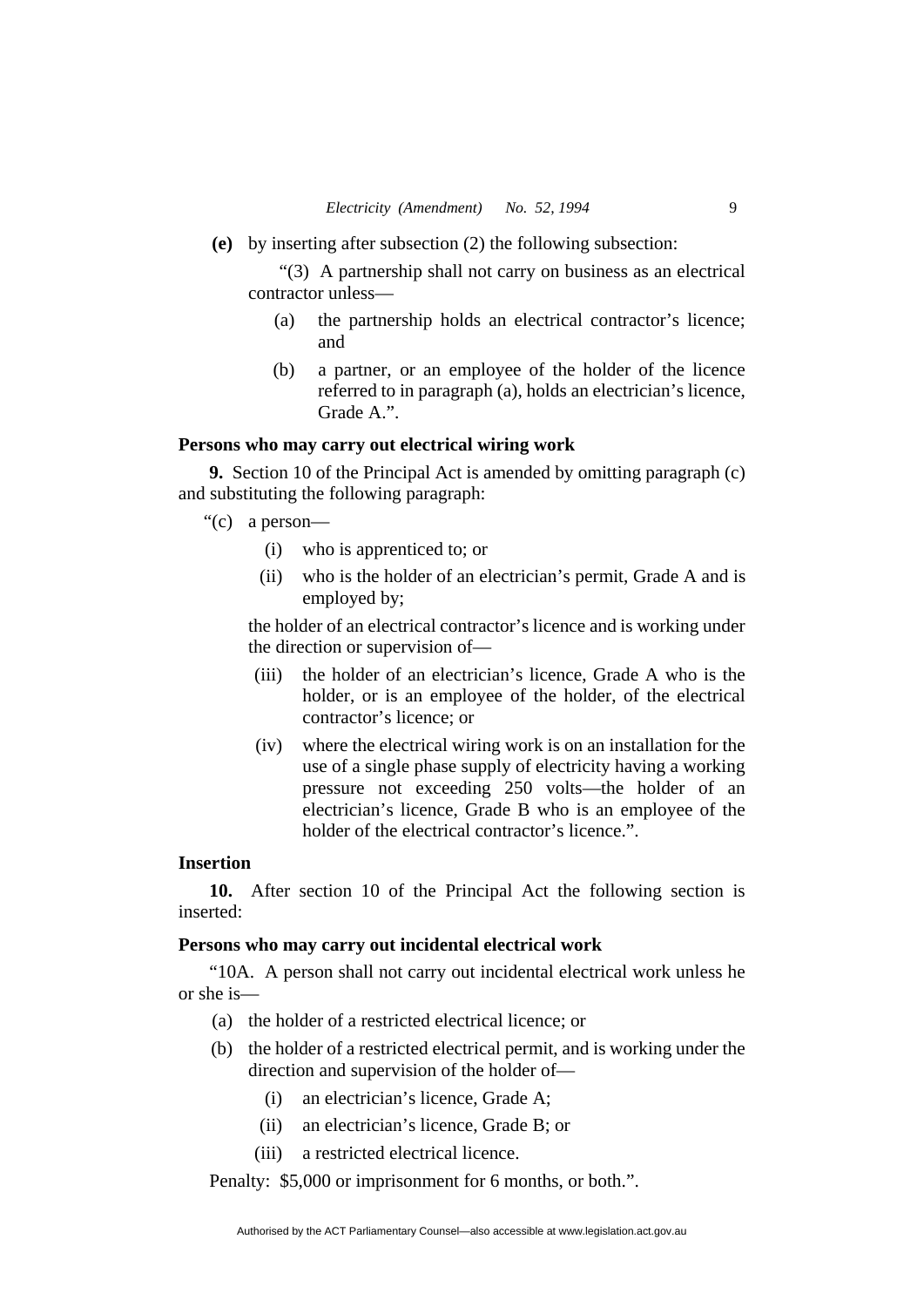# **Persons who may direct and supervise carrying out of electrical wiring work**

**11.** Section 11 of the Principal Act is amended by omitting from paragraph (1) (b) "his direction and supervision or".

# **Carrying out of electrical wiring work by holder of electrician's licence, Grade B**

**12.** Section 13 of the Principal Act is amended—

- **(a)** by omitting from subsection (1) "a person who is"; and
- **(b)** by omitting from subsection (1) "of the holder of that licence or".

#### **Insertion**

**13.** After section 13 of the Principal Act the following sections are inserted:

# **Carrying out of electrical wiring work by holder of electrician's permit, Grade A**

"13A. The holder of an electrician's permit, Grade A shall not carry out electrical wiring work except under direction or supervision and in accordance with the terms of the permit.

Penalty: \$5,000.

# **Carrying out of incidental electrical work by holder of a restricted electrical licence**

"13B. The holder of a restricted electrical licence shall not carry out incidental electrical work except incidentally to the carrying out of work in the occupation specified in the licence.

Penalty: \$5,000.

# **Carrying out of incidental electrical work by holder of a restricted electrical permit**

"13C. The holder of a restricted electrical permit shall not carry out incidental electrical work except under direction or supervision and in accordance with the terms of the permit.

Penalty: \$5,000.

#### **Heading to Part IV**

**14.** The heading to Part IV of the Principal Act is amended by adding at the end "**AND PERMITS**".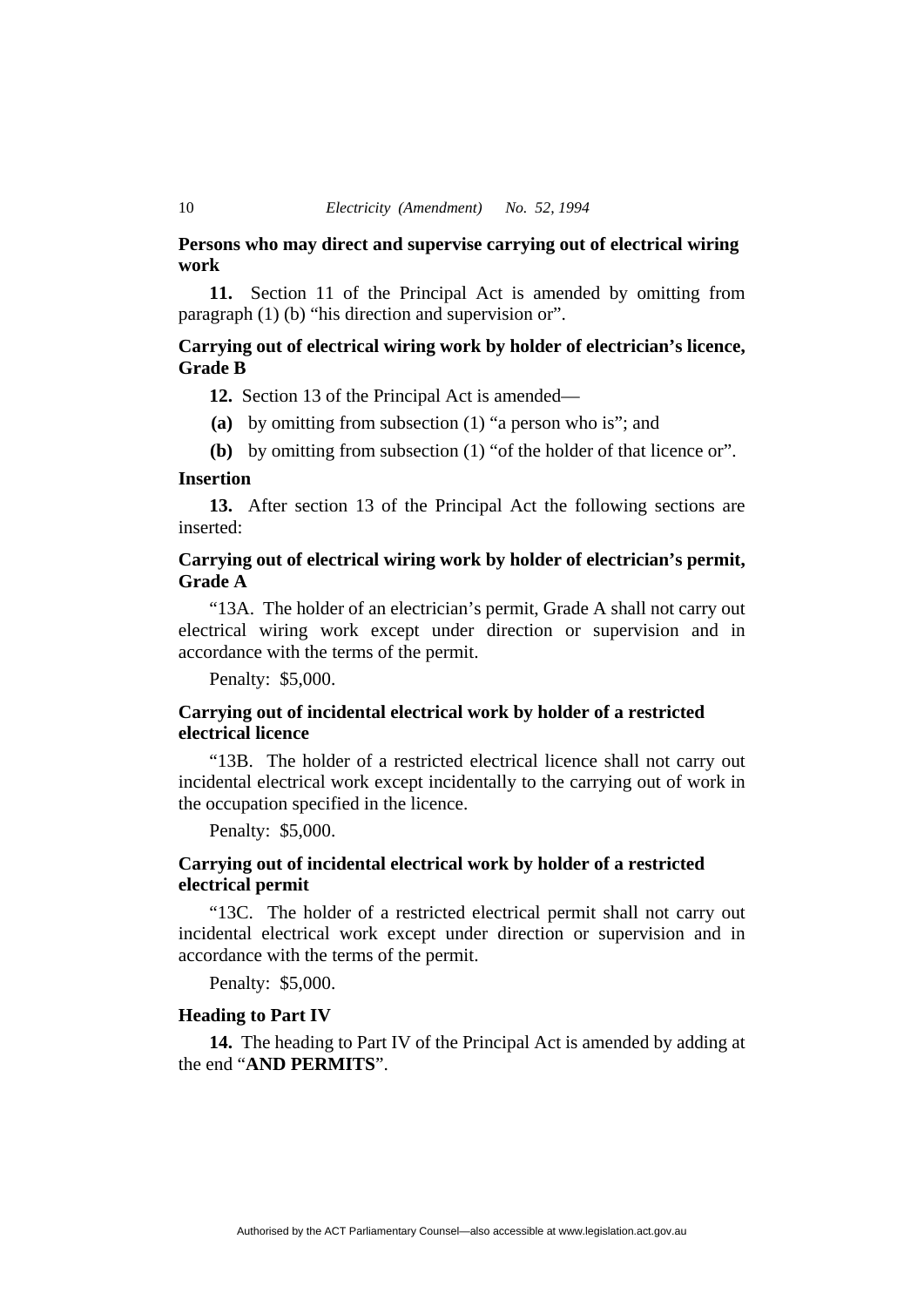#### **Substitution**

**15.** Sections 15 and 16 of the Principal Act are repealed and the following sections substituted:

# **Grant of electrical contractor's licence—individuals**

"15. The Board may grant an electrical contractor's licence to a person, other than a body corporate—

- (a) if the person—
	- (i) holds an electrician's licence Grade A; and
	- (ii) has passed such written, oral or practical examinations as the Board considers necessary to establish that he or she has a satisfactory understanding of basic business practices and ethics; and
- (b) the Board is satisfied that the person—
	- (i) is capable of directing and supervising persons engaged in carrying out electrical wiring work; and
	- (ii) is otherwise a fit and proper person to hold an electrical contractor's licence.

# **Grant of electrical contractor's licence—body corporate**

"16. The Board may grant an electrical contractor's licence to a body corporate if, in relation to the body corporate—

- (a) at least 1 of the directors, or an employee, is a person who holds, or is eligible for the grant of, an electrical contractor's licence; and
- (b) each of the directors is a fit and proper person.

# **Grant of electrical contractor's licence—partnership**

"16A. The Board may grant an electrical contractor's licence to a partnership if—

- (a) at least 1 of the partners holds, or is eligible for the grant of, an electrical contractor's licence; and
- (b) each of the partners is a fit and proper person.

# **Whether persons fit and proper**

"16B. In determining whether a person is a fit and proper person for the purposes of section 15, 16 or 16A, the Board shall have regard to whether the person—

 (a) has, during the period of 10 years that preceded the making of the application, been convicted of, or served any part of a term of imprisonment for, an offence in the Territory or elsewhere involving fraud or dishonesty;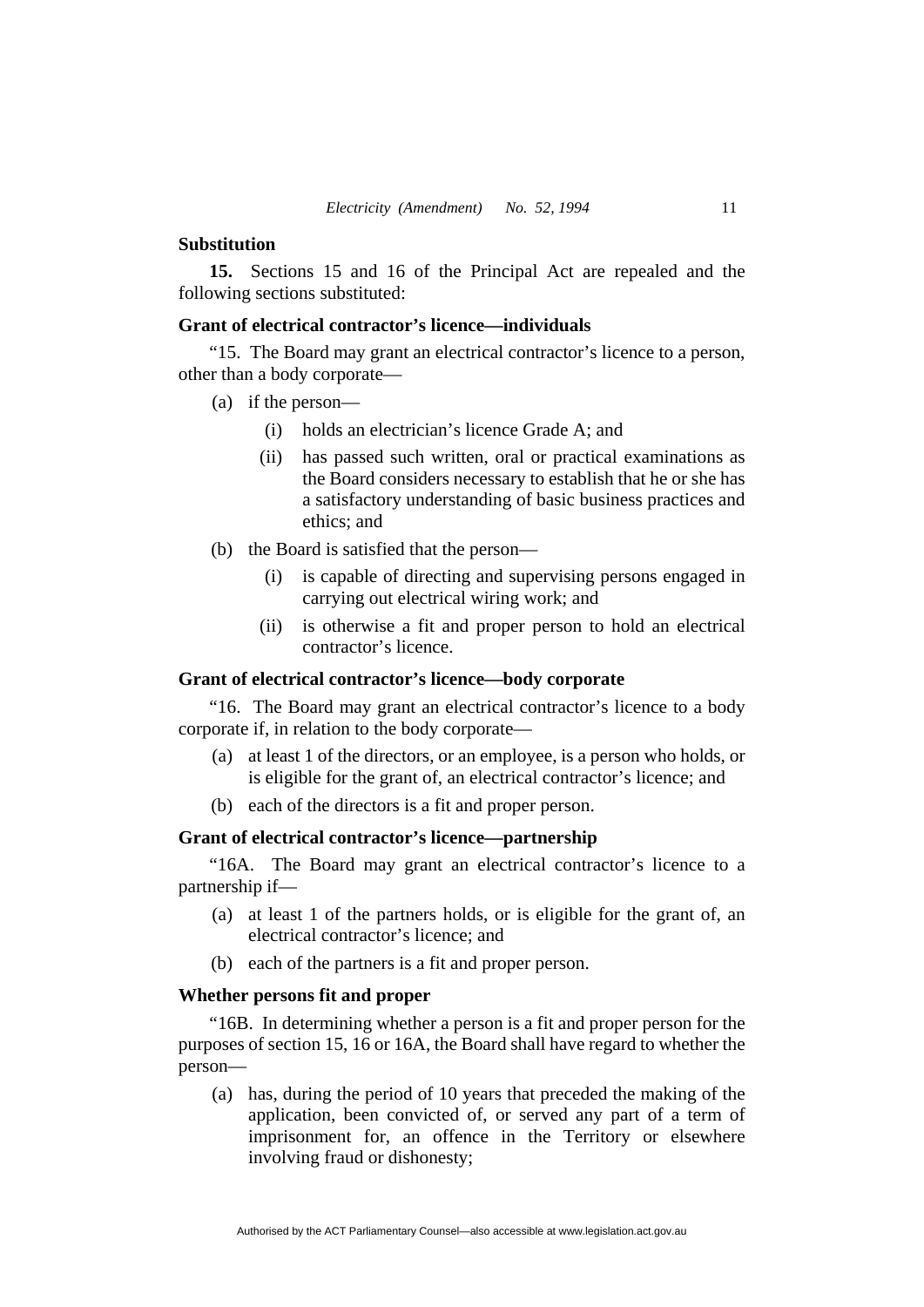- (b) was, when the application was made, the subject of a charge pending in relation to such an offence;
- (c) has, at any time, been convicted of an offence against this Act or a corresponding law of a State or another Territory; or
- (d) has been refused a licence under a corresponding law of a State or another Territory.

#### **Public liability insurance**

"16C. The Board shall not grant a licence under section 15, 16 or 16A, or renew an electrical contractor's licence under section 26, unless the applicant holds a current policy of insurance for not less than \$1,000,000 which covers personal injury and property damage arising out of work to be carried out by or on behalf of the applicant .".

# **Electrician's licence, Grade A**

**16.** Section 17 of the Principal Act is amended—

- **(a)** by omitting from subsection (1) "A person is eligible for the grant of an electrician's licence Grade A" and substituting "The Board may grant an electrician's licence, Grade A to a person";
- **(b)** by omitting from paragraph (2) (a) all the words after "electrical fitter" and substituting "and holds a certificate issued by the relevant Department or educational institution in the Territory, or the State or other Territory";
- **(c)** by omitting paragraph (2) (c) and substituting the following paragraph:
	- "(c) he or she—
		- (i) has served, whether in or outside the Territory or partly in or partly outside the Territory and whether before or after the commencement of this Act, as an apprentice in the trade of electrical mechanic, electrical fitter-mechanic or electrical fitter, or in a trade that the Board is satisfied is an equivalent trade; or
		- (ii) holds a certificate of recognition as a recognised tradesman issued under Part V of the *Tradesmen's Rights Regulation Act 1946* of the Commonwealth;";
- **(d)** by omitting from paragraph (2) (d) "a State or other Territory of the Commonwealth" and substituting "New Zealand";
- **(e)** by omitting from paragraph (2) (d) "in that State or Territory";
- **(f)** by omitting from paragraph (2) (e) "Authority" (wherever occurring) and substituting "Board"; and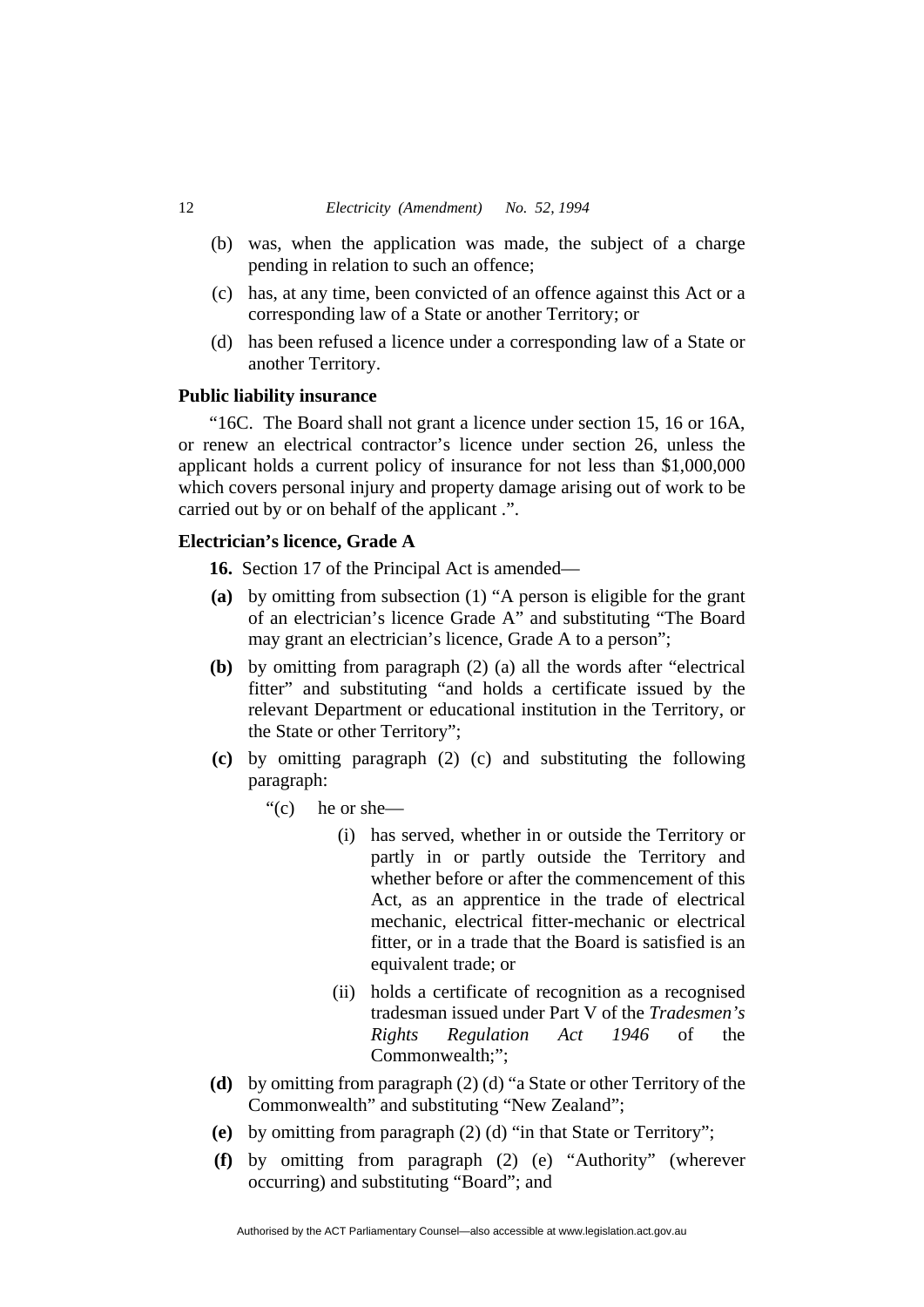**(g)** by omitting from paragraph (2) (e) "or tests".

# **Substitution**

**17.** Sections 19 and 20 of the Principal Act are repealed and the following sections substituted:

# **Electrician's permit, Grade A**

"19. (1) Where a person has applied for an electrician's licence, Grade A under section 17 and the Board is satisfied that the applicant—

- (a) does not have sufficient practical experience to comply with paragraph  $17(1)$  (b); and
- (b) would otherwise be entitled to the grant of an electrician's licence, Grade A;

the Board shall—

- (c) refuse to approve the application for an electrician's licence, Grade A; and
- (d) grant to the applicant an electrician's permit, Grade A.

### **Restricted electrical licence**

"20. The Board may grant a restricted electrical licence to a person if the person—

- (a) satisfies the Board, by passing such written, oral or practical examinations as the Board requires or by other evidence, that he or she has the knowledge and skills necessary to carry out incidental electrical work; and
- (b) has sufficient practical experience to enable him or her to carry out incidental electrical work without supervision.

# **Restricted electrical permit**

"20A. (1) Where a person has applied for a restricted electrical licence and the Board is satisfied that the applicant—

- (a) does not have sufficient practical experience to comply with paragraph  $20(1)(b)$ ; and
- (b) would otherwise be entitled to the grant of a restricted electrical licence;

the Board shall—

- (c) refuse to approve the application for a restricted electrical licence; and
- (d) grant to the applicant a restricted electrical permit.

# **Licensing etc. under mutual recognition principles**

"20B. (1) A person, other than a body corporate, who holds—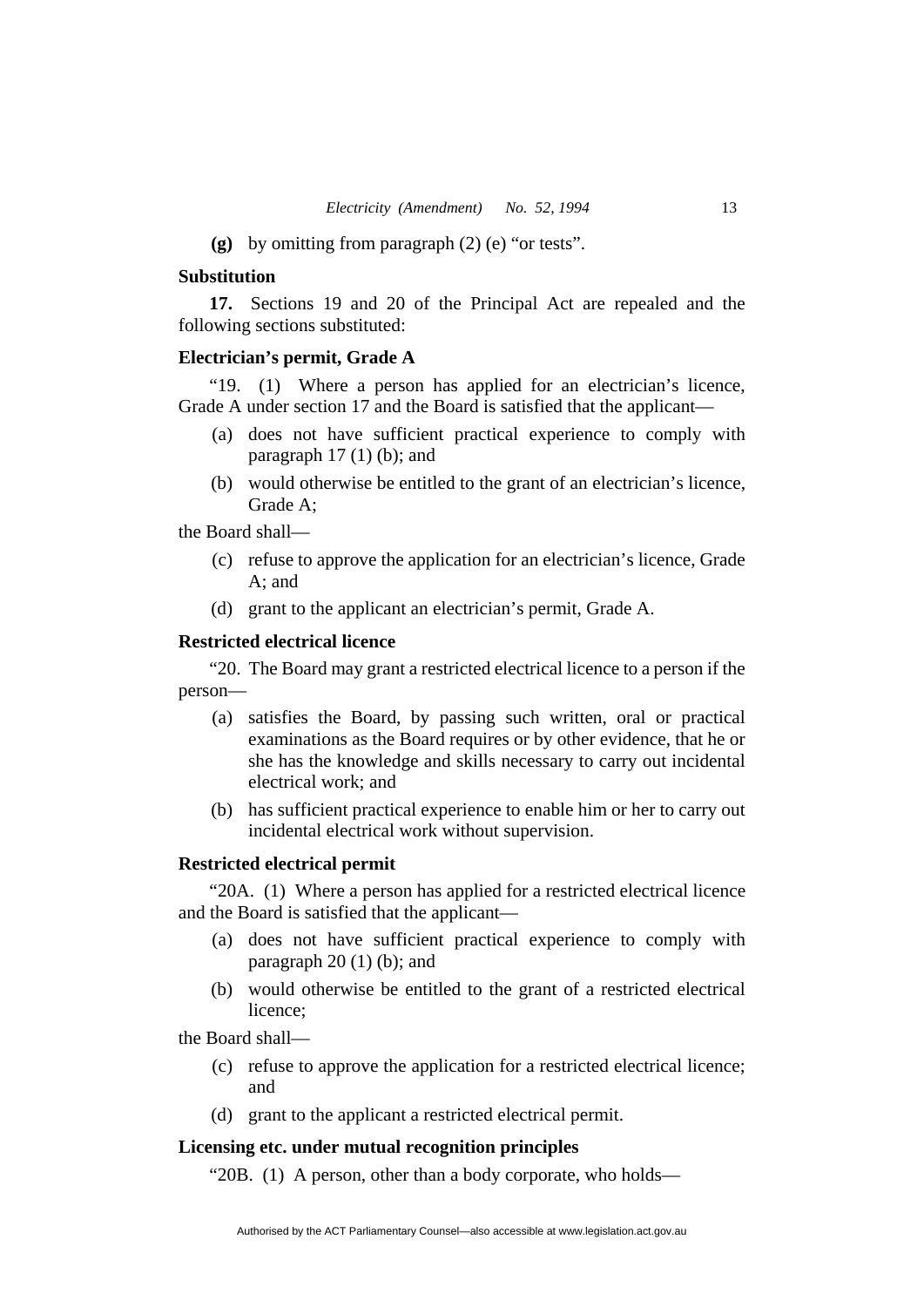- (a) an electrical contractor's licence;
- (b) an electrician's licence, Grade A;
- (c) an electrician's permit, Grade A;
- (d) a restricted electrical licence;
- (e) a restricted electrical permit; or
- (f) an electrician's licence, Grade B;

or an equivalent licence or permit in a State or another Territory, that is a participating jurisdiction within the meaning of the Mutual Recognition Act is entitled to be licensed or to hold a permit, as the case requires, under this Act.

"(2) If the person's licence or permit in the State or other Territory is not subject to any condition or restriction, the person's entitlement to be licensed or granted a permit, as the case requires, under this Act is an entitlement that is not subject to condition.

"(3) If the person's licence or permit in the State or other Territory is subject to any condition or restriction, the person's entitlement to be licensed or granted a permit, as the case requires, under this Act is an entitlement subject to the conditions to which that licence or permit is subject or conditions appropriate to give effect to any restriction to which that licence or permit is subject.

# **Application for licence**

"20C. (1) An application for the grant of a licence shall—

- (a) be in a form approved by the Board;
- (b) be executed by the applicant;
- (c) be lodged with the Board; and
- (d) be accompanied by the determined fee.

"(2) A person who applies for a licence under this Act pursuant to the Mutual Recognition Act shall pay the determined fee.

#### **Further information**

"20D**.** The Board may, by written notice, require an applicant for a licence to furnish to the Board, either orally or in writing, such further information relating to the application as is specified in the notice.".

# **Applications to be considered and determined**

**18.** Section 22 of the Principal Act is amended by omitting subsections (1) and (2) and substituting the following subsections:

"(1) The Board shall consider each application under section 20D and shall—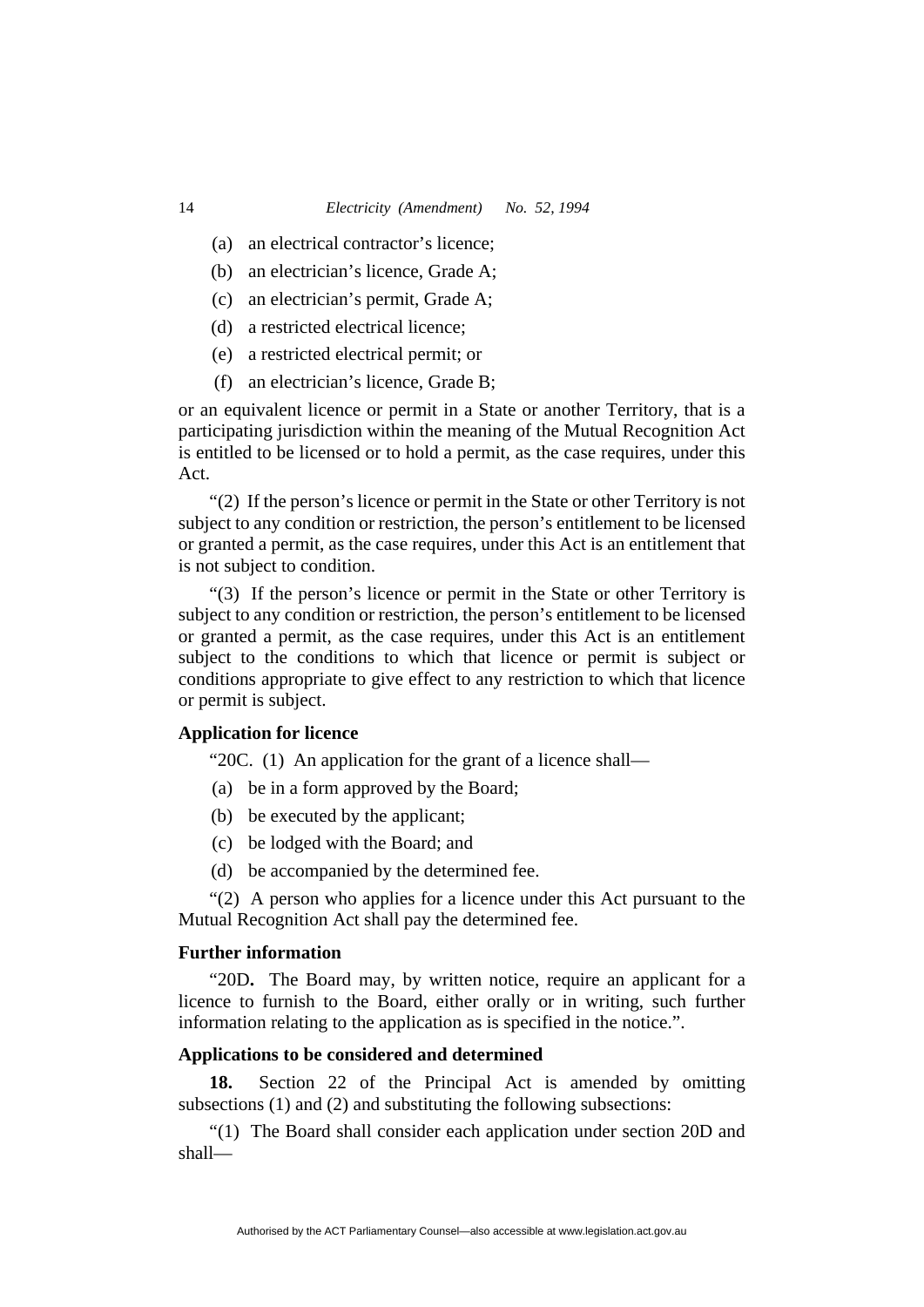- (a) approve the application and authorise the Registrar to grant the licence, as the case requires; or
- (b) subject to sections 19 and 20A and subsection (2), refuse to approve the application.

"(2) The Board shall not refuse an application for a licence unless the applicant fails to satisfy the Board that he or she is eligible for the grant of the licence.

"(3) This section does not apply to a person who is entitled to registration pursuant to the Mutual Recognition Act and who has lodged a notice under section 19 of that Act.".

#### **Insertion**

**19.** After section 22 of the Principal Act the following sections are inserted:

# **Skills etc. of applicants**

"22A. (1) The Board shall not grant a licence or permit to a person under this Act unless satisfied that the person—

- (a) has sufficient physical capacity and skill to carry out work under the licence or permit; and
- (b) has sufficient communication skills for carrying out that work, including an adequate command of the English language.

"(2) Subsection (1) does not apply to a person who is entitled to registration pursuant to the Mutual Recognition Act and who has lodged a notice under section 19 of that Act.

#### **Licence conditions**

"22B. The Board may, in a licence, specify conditions to which the licence is subject.

#### **Imposition of conditions imposed under foreign law**

"22C. Where the Board is satisfied that after a person has been licensed under this Act a condition has been imposed on the equivalent licence of the person under a law of a State or another Territory, the Board shall impose a similar condition on the licence of the person under this Act.".

#### **Repeal**

**20.** Section 23 of the Principal Act is repealed.

#### **Substitution**

**21.** Section 24 of the Principal Act is repealed and the following section inserted: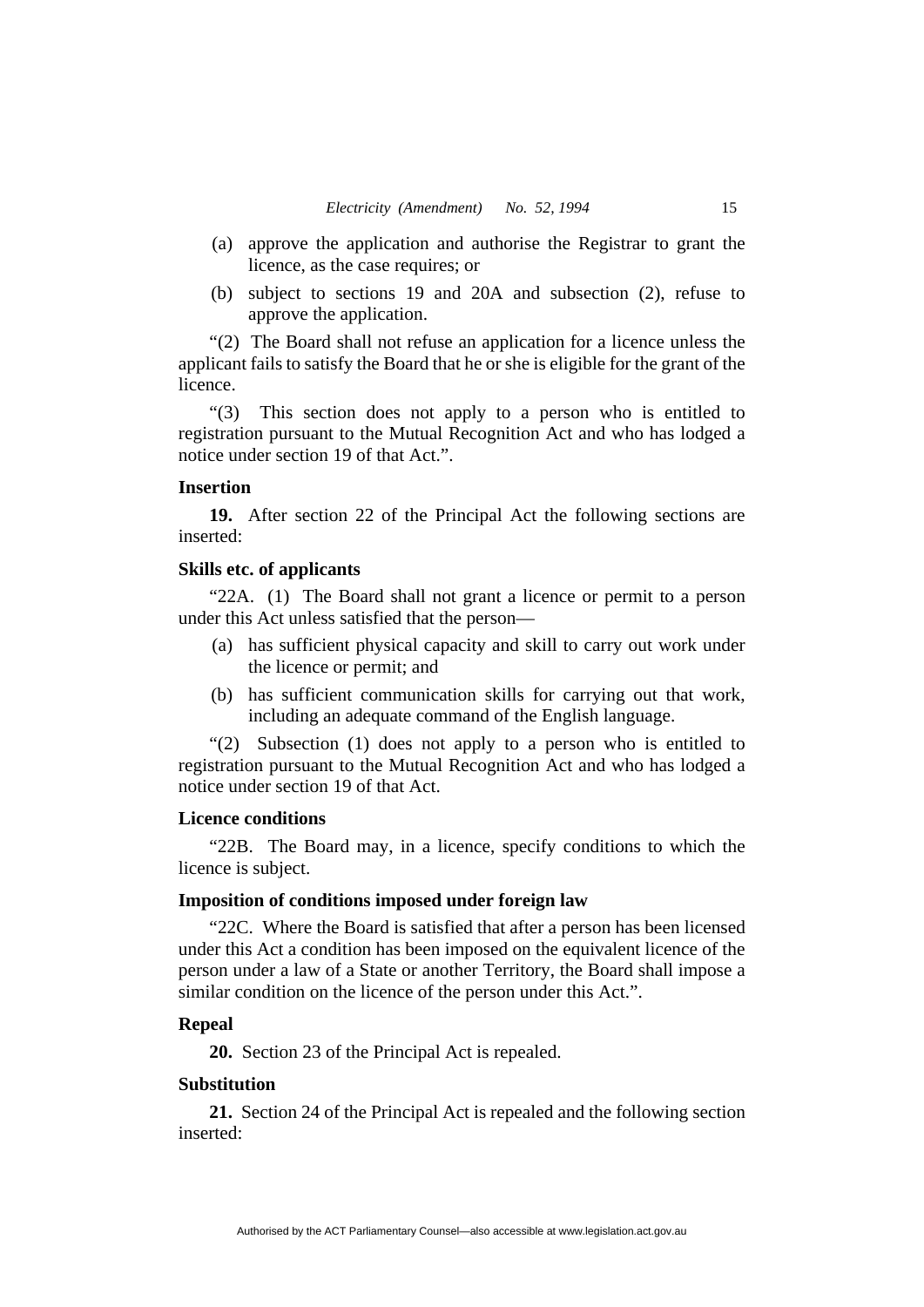#### **Issue of licence or permit**

"24. (1) Where the Board approves the grant of a licence or permit, the Registrar shall—

- (a) notify the applicant in writing of the grant; and
- (b) on payment of the determined fee, issue the applicant with a licence or permit, as the case requires.
- "(2) A licence or permit shall be in a form approved by the Board.

"(3) A licence granted to a partner or partners on behalf of a partnership shall be taken to have been granted to the partnership and shall be issued in the name of the partnership.".

# **Term of licence or permit**

**22.** Section 25 of the Principal Act is amended—

**(a)** by omitting subsections (1), (2) and (3) and substituting the following subsection:

"(1) A licence or permit, unless sooner surrendered or cancelled, remains in force, from the date on which it is granted or was last renewed—

- (a) in the case of an electrical contractor's licence—for 1 year;
- (b) in the case of an electrician's licence, Grade A—for 5 years;
- (c) in the case of an electrician's permit, Grade A—for 1 year;
- (d) in the case of an electrician's licence, Grade B—for 5 years;
- (e) in the case of a restricted electrical licence—for 5 years; or
- (f) in the case of a restricted electrical permit—for 1 year."; and
- **(b)** by inserting in subsection (4) "or permit" after "licence" (wherever occurring).

#### **Renewal of licence or permit**

**23.** Section 26 of the Principal Act is amended—

- **(a)** by inserting in paragraph (a) "or permit" after "licence" (wherever occurring);
- **(b)** by omitting from paragraph (b) "prescribed" and substituting "determined";
- **(c)** by inserting "or permit" after "licence" (last occurring); and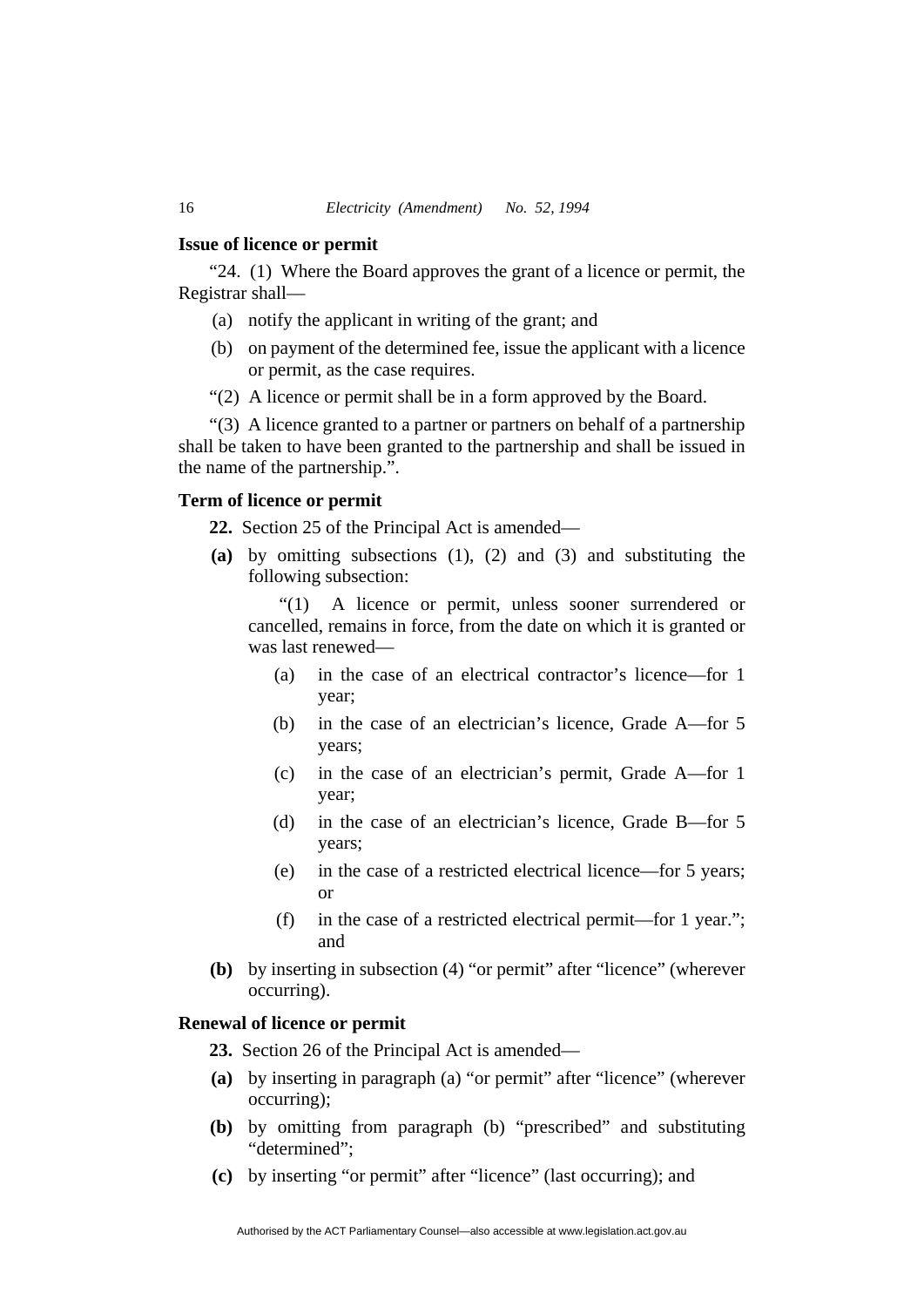**(d)** by adding at the end the following subsection:

"(2) The Board shall not grant an electrician's licence, Grade B on or after the commencement of section 4 of the *Electricity (Amendment) Act 1994*.".

#### **Heading to Part V**

**24.** The heading to Part V of the Principal Act is amended by adding at the end "**OR PERMITS**".

#### **Grounds for cancellation or suspension of licence or permit**

**25.** Section 27 of the Principal Act is amended—

- **(a)** by omitting from subsection (1) "Authority" (first occurring) and substituting "Board";
- **(b)** by inserting in subsection (1) "or permit" after "licence" (first occurring);
- **(c)** by inserting in paragraph (1) (a) "or permit" after "licence" (wherever occurring);
- **(d)** by inserting in paragraph (1) (b) "or permit" after "licence";
- **(e)** by inserting in subparagraph (1) (e) (i) "or permit" after "licence";
- **(f)** by inserting in paragraph (1) (e) ", the Board" after "Authority" (first occurring);
- **(g)** by inserting after paragraph (1) (e) the following paragraphs:
	- "(ea) the holder of the licence or permit has contravened a condition to which the licence or permit, as the case requires, is subject;
	- (eb) the holder of an electrical contractor's licence has ceased to hold a policy of insurance in accordance with section 16C:":
- **(h)** by inserting in subparagraph (1) (f) (i) "or permit" after "licence";
- **(i)** by omitting from subparagraph (1) (f) (ii) "his direction and supervision" and substituting "the direction and supervision of the holder of the licence";
- **(j)** by omitting from paragraph (1) (f) "55" and substituting "59";
- **(k)** by omitting from paragraph (1) (g) "company" and substituting "body corporate";
- **(l)** by omitting from subparagraph (1) (g) (i) "person of good fame and character" and substituting "fit and proper person to hold the licence":
- **(m)** by omitting from paragraph (1) (h) "company" (wherever occurring) and substituting "body corporate";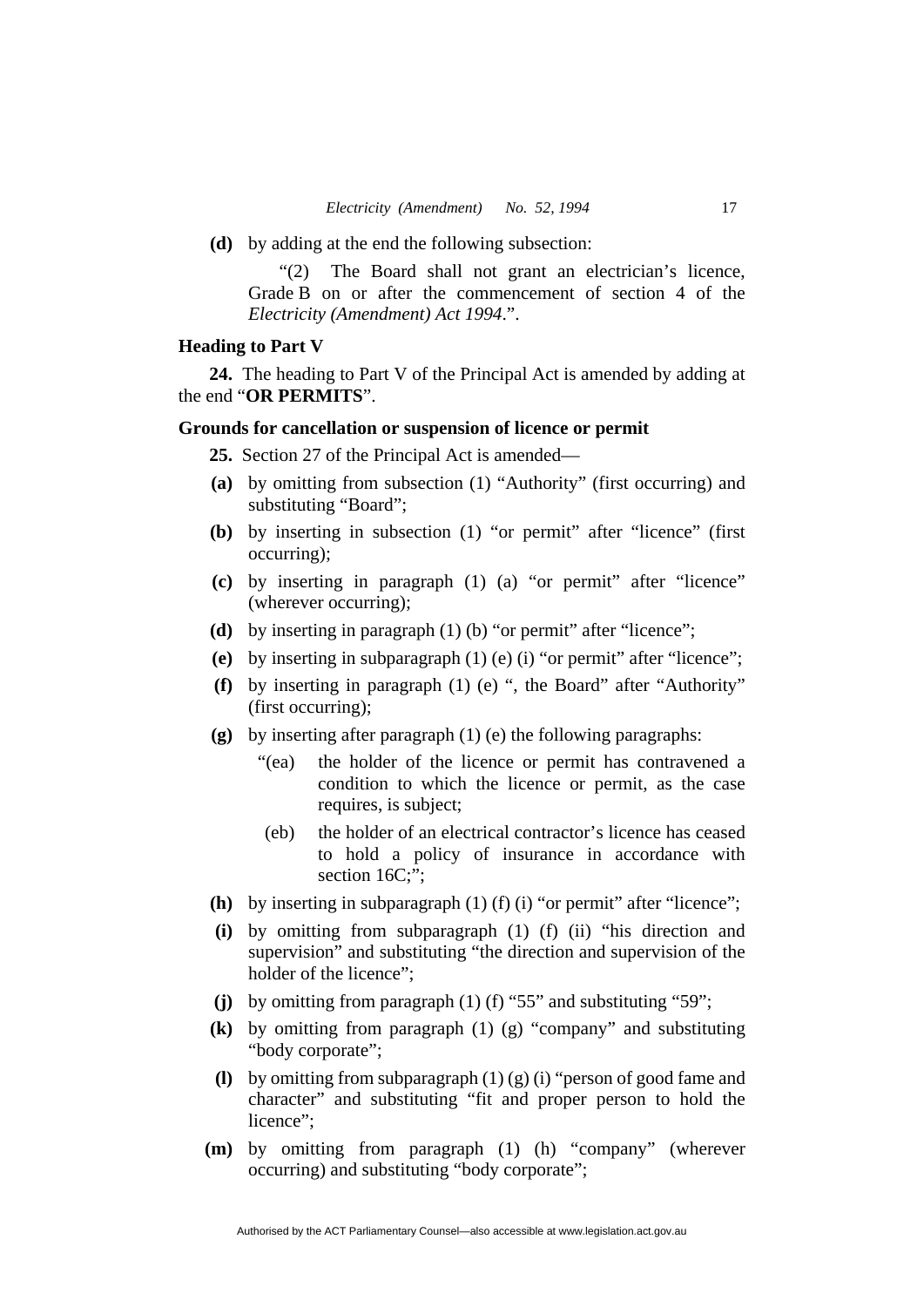- **(n)** by omitting from paragraph (1) (h) "and";
- **(o)** by inserting after paragraph (1) (h) the following paragraph:
	- "(ha) that, in the case of an electrical contractor's licence granted to a partnership, there is no longer a partner, or an employee, who is the holder of an electrician's licence, Grade A; and";
- **(p)** by inserting in paragraph (1) (i) "or her" after "his";
- **(q)** by omitting from subsection (2) "Authority" (wherever occurring) and substituting "Board";
- **(r)** by inserting in subsection (2) "or permit" after "licence" (wherever occurring);
- **(s)** by omitting from paragraph (3) (a) "Authority" and substituting "Board";
- **(t)** by omitting from paragraph (3) (b) "ten" and "Authority" and substituting "10" and "Board", respectively; and
- **(u)** by omitting from paragraph (3) (d) "Authority" (wherever occurring) and substituting "Board".

# **Insertion**

**26.** After section 27 of the Principal Act the following section is inserted:

## **Cancellation of licence on basis of action under foreign law**

"27A. Where the Board is satisfied that a person who is licensed under this Act has had his or her licence cancelled under a law of a State or another Territory for any reason relating to—

- (a) the physical capacity of the person to carry out work under the licence; or
- (b) the carrying out of work under the licence;

the Board may cancel his or her licence.".

# **Inquiry**

**27.** Section 28 of the Principal Act is amended—

- **(a)** by omitting from subsection (1) "Authority" (wherever occurring) and substituting "Board";
- **(b)** by inserting "or permit" after "licence"; and
- **(c)** by omitting from subsection (2) "Authority" and substituting "Board".

#### **Suspension of licence or permit pending inquiry**

**28.** Section 29 of the Principal Act is amended—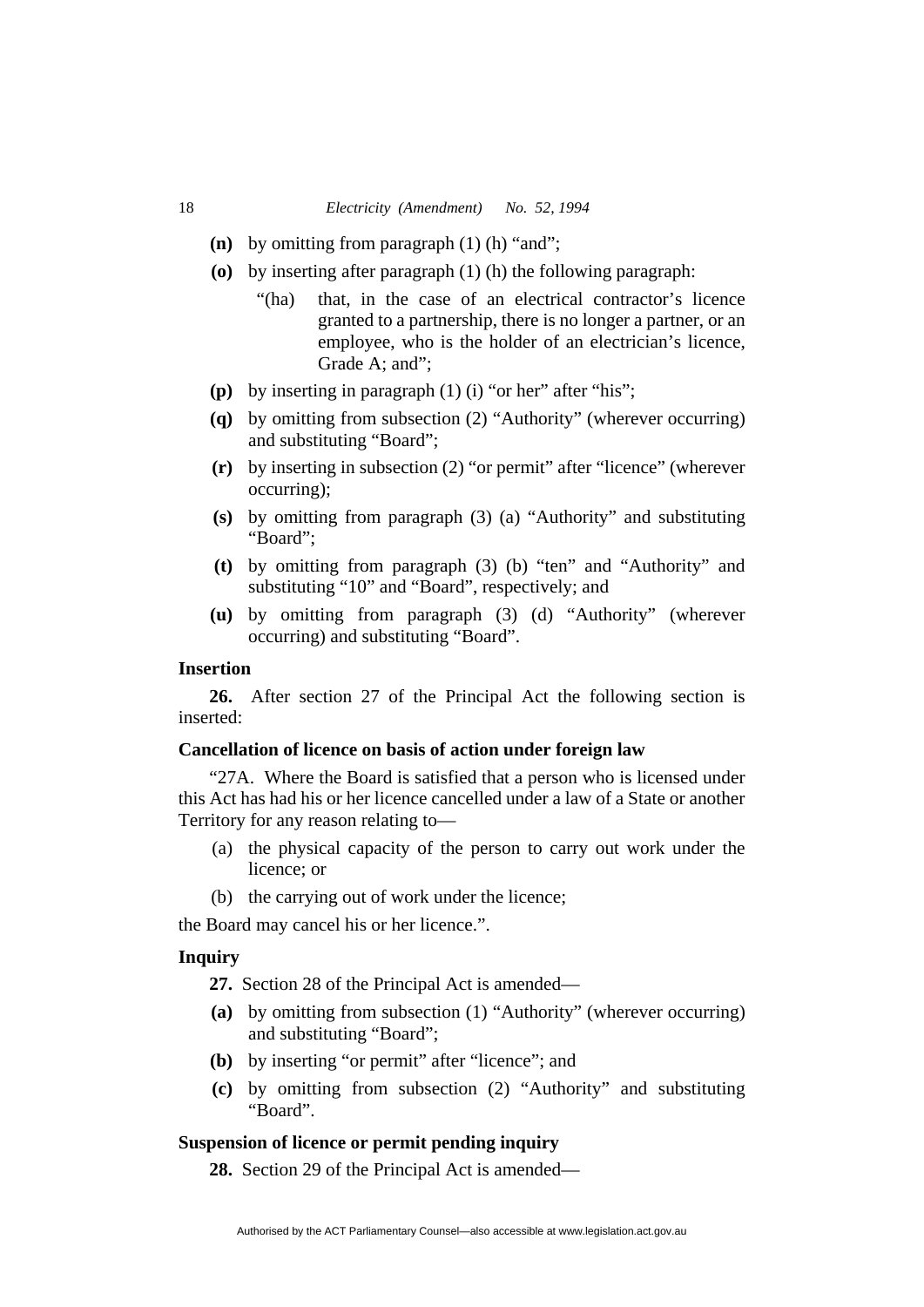- **(a)** by omitting "Authority" and substituting "Board"; and
- **(b)** by inserting "or permit" after "licence" (wherever occurring).

# **Powers of Board after inquiry**

**29.** Section 30 of the Principal Act is amended—

- **(a)** by omitting from subsection (1) "Authority" (first and second occurring) and substituting "Board";
- **(b)** by omitting from paragraph (1) (a) "Authority" and substituting "Board";
- **(c)** by omitting from subsection (1) "Authority" (last occurring) and substituting "Board";
- **(d)** by inserting in subsection (1) "or permit" after "licence" (first occurring);
- **(e)** by inserting in paragraphs (1) (a) and (b) "or permit" after "licence":
- **(f)** by inserting in subsection (1) "or permit" after "licence" (fourth and last occurring);
- **(g)** by omitting from subsection (2) "Authority" and substituting "Board"; and
- **(h)** by inserting in paragraph (2) (b) "or permit" after "licence" (wherever occurring).

# **Repeal**

**30.** Part VI of the Principal Act is repealed.

# **Interpretation**

**31.** Section 32 of the Principal Act is amended by omitting from subsection (1) the definitions of "regulatory authority" and "Tribunal".

#### **Repeal**

**32.** Sections 32ZD, 32ZE and 32ZJ of the Principal Act are repealed.

# **Felling etc. of trees etc. interfering with powerlines**

**33.** Section 33 of the Principal Act is amended—

- **(a)** by omitting from subsection (1) "under the hand of the Chief Executive Officer" and substituting "by the Authority";
- **(b)** by omitting from subsection (1) all the words after "natural" (last occurring) and substituting the following:

"growth—

- (a) to the extent; and
- (b) within the period, being not less than 7 days after the date of service of the notice;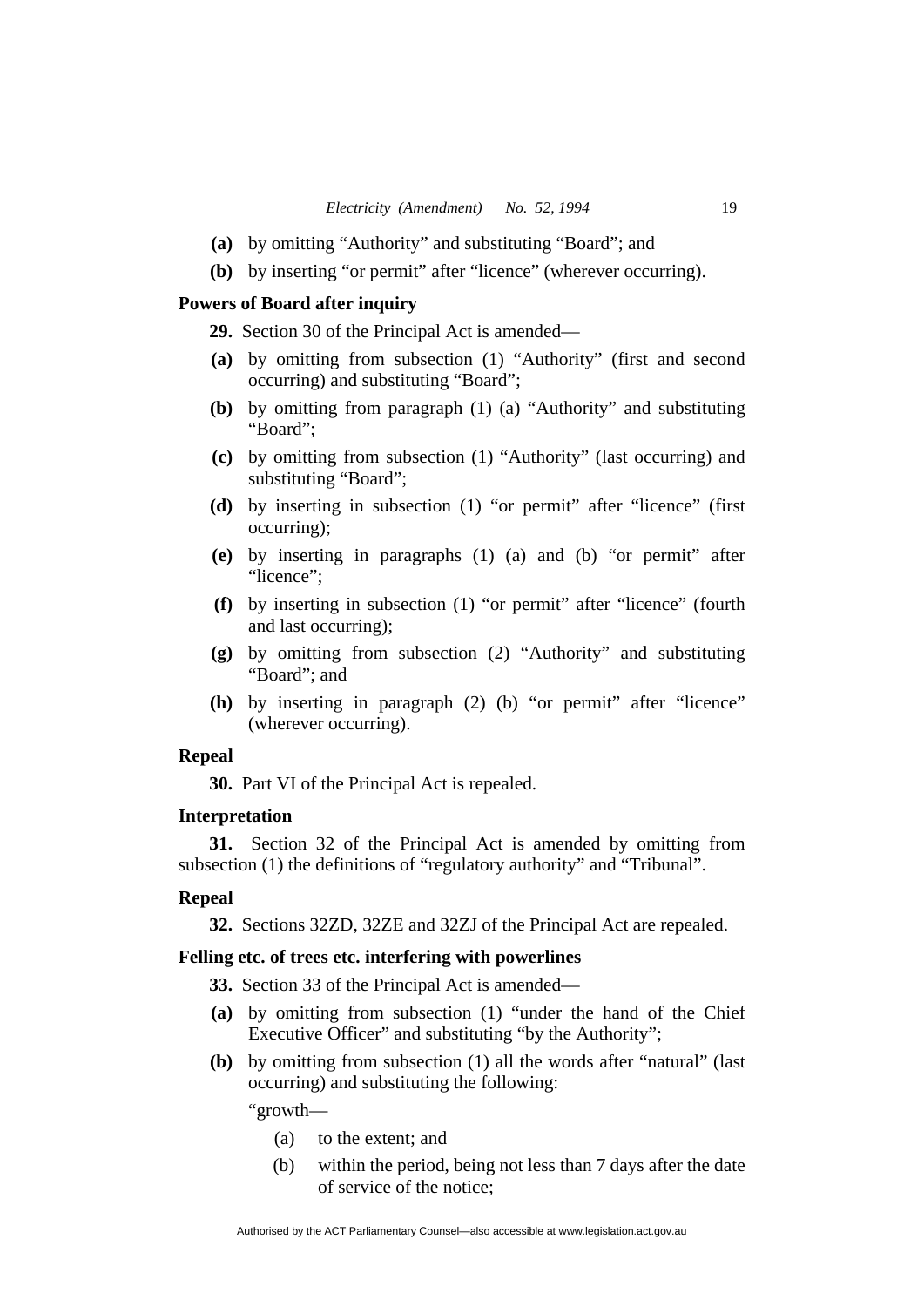specified in the notice.";

**(c)** by omitting subsections (2), (2A) and (2B) and substituting the following subsection:

"(2) If the owner or occupier of the parcel of land fails to comply with a requirement under subsection (1), a person authorised by the Authority in writing for the purposes of this section may enter on the land and fell, lop, prune or trim trees, shrubs or other natural growth to the extent specified in the notice."; and

**(d)** by omitting from subsection (3B) "under the hand of the Chief Executive Officer" and substituting "by the Authority".

# **Insertion**

**34.** After section 36 of the Principal Act the following Part is inserted:

# "**PART VIIIA—APPEALS**

#### **Review of decisions**

"36AA. (1) Application may be made to the Administrative Appeals Tribunal for a review of a decision of the Authority—

- (a) under paragraph 32C (1) (a) declaring that an article of electrical equipment is a prohibited article of electrical equipment for the purposes of section 32C;
- (b) under paragraph 32C (1) (b) declaring that a specified class of articles of electrical equipment is a prohibited class of articles of electrical equipment for the purposes of section 32C;
- (c) under paragraph 32D (1) (a) declaring that an article of electrical equipment is a prescribed article of electrical equipment for the purposes of Part VII;
- (d) under paragraph 32D (1) (b) declaring that a specified class of articles of electrical equipment is a prescribed class of articles of electrical equipment for the purposes of Part VII;
- (e) under subsection 32G (3) refusing to register a person as an approved first seller;
- (f) under subsection 32G (4) cancelling the registration of an approved first seller;
- (g) under subsection 32J (1) refusing to register a declaration of compliance;
- (h) under subsection 32J (3) determining the period of registration of a declaration of compliance;
- (i) under subsection  $32K(1)$  suspending or cancelling the registration of a declaration of compliance;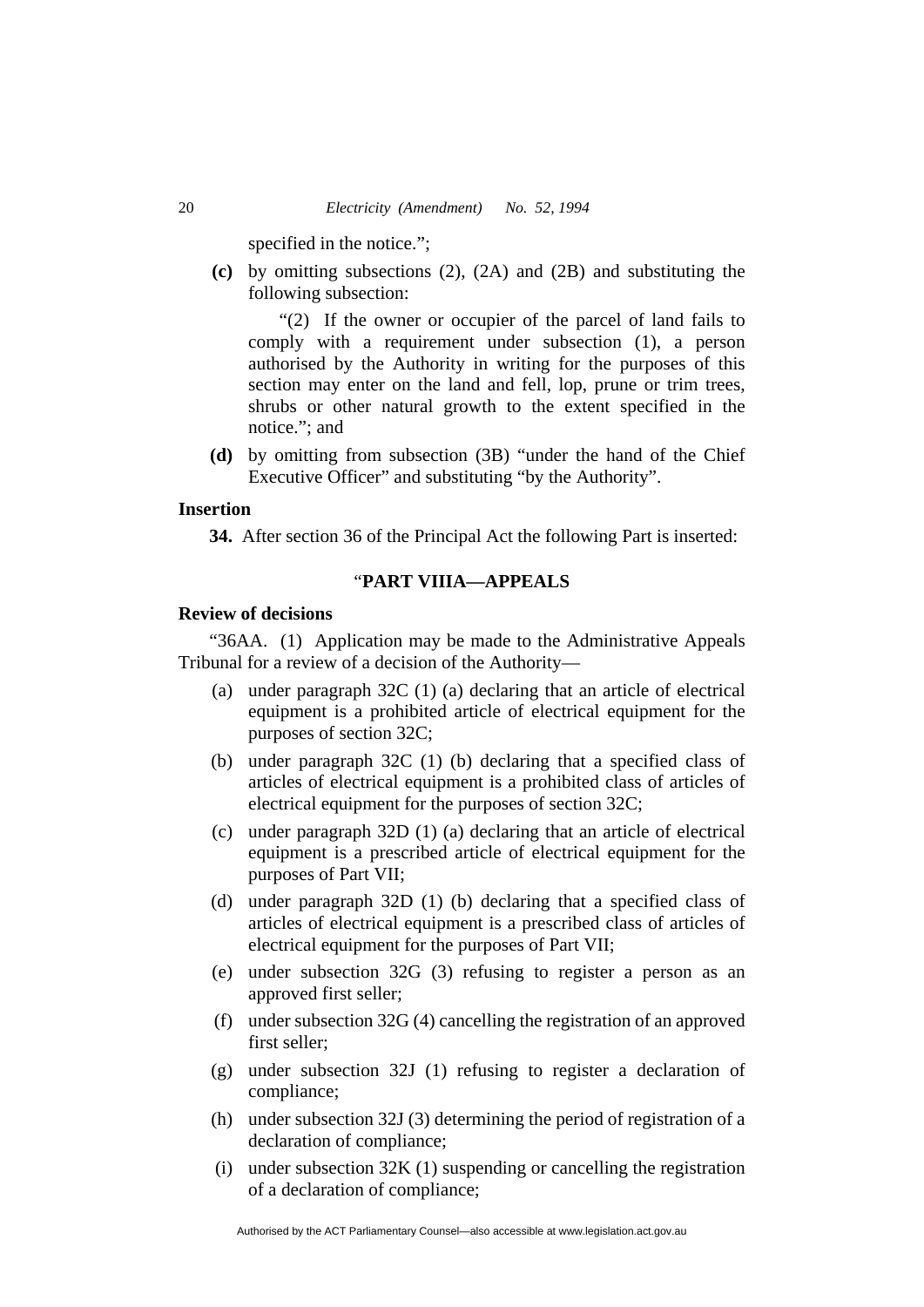- (j) under subsection 32K (3) not to reduce a period of suspension or to rescind the remainder of a suspension;
- (k) under subsection 32N (1) refusing to approve premises as a testing laboratory for the purposes of this Act;
- (m) under subsection 32N (2) cancelling the approval of premises as a testing laboratory for the purposes of this Act;
- (n) under subsection 32R (1) imposing a requirement on an approved first seller;
- (o) under section 32ZC confirming a direction under paragraph 32V (1) (d) by an inspector; or
- (p) under section 33 as to the extent of, or the period within which, an owner is to fell, lop, prune or trim trees, shrubs or other natural growth.

"(2) Application may be made to the Administrative Appeals Tribunal for a review of a decision of the Board—

- (a) under section 15, 16, 16A, 17 or 20 refusing to grant a licence;
- (b) under section 19 or 20A that a person does not have sufficient practical experience for the grant of a licence;
- (c) under section 22A that the Board is not satisfied as to the capacity or skills of the applicant;
- (d) under section 22B imposing conditions on a licence or permit;
- (e) under section 29 suspending a licence or permit; or
- (f) under section 30 cancelling or suspending a licence.

# **Notifications of decisions**

"36AB. (1) Where the Authority or the Board makes a decision of the kind referred to in section 36AA, the Authority or the Board, as the case requires, shall, within 28 days after the date of the decision, give notice in writing of the decision to the person whose interests are adversely affected by the decision.

"(2) A notice under subsection (1) shall—

- (a) include a statement to the effect that, subject to the *Administrative Appeals Tribunal Act 1989*, an application may be made to the Administrative Appeals Tribunal for a review of the decision to which the notice relates: and
- (b) except where subsection 26 (11) of that Act applies—include a statement to the effect that a person whose interests are affected by the decision may request a statement under section 26 of that Act.

"(3) The validity of a decision referred to in subsection (2) is not be taken to be affected by a failure to comply with that subsection.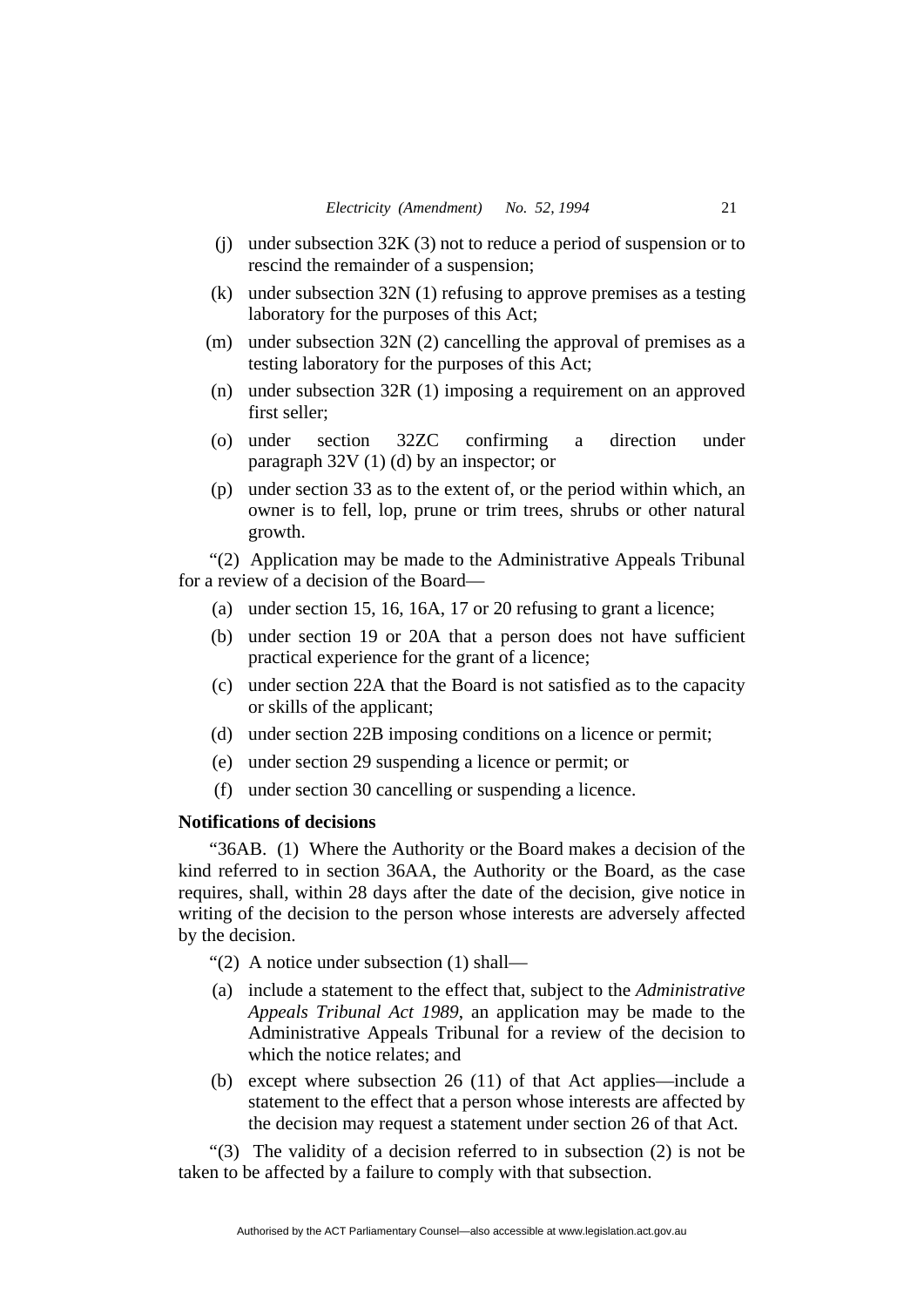"(4) Where a person applies for a review of the decision referred to in paragraph 36AA (1) (p), the operation of the decision is stayed from the date on which the application is made until—

- (a) the application is withdrawn; or
- (b) if it is not withdrawn—the Administrative Appeals Tribunal has disposed of the application.

"(5) Subsection (4) does not apply if the decision was made in an emergency.".

#### **Production of licence or permit for inspection**

**35.** Section 37 of the Principal Act is amended—

- **(a)** by inserting in subsection (1) "or permit" after "licence" (first occurring);
- **(b)** by inserting in paragraph (1) (b) "or permit" after "licence"; and
- **(c)** by inserting in subsection (1) "or permit" after "licence" (last occurring)

#### **Change of name or address**

**36.** Section 38 of the Principal Act is amended by inserting in subsections (1) and (2) "or permit" after "licence" (wherever occurring).

# **Loss etc. of licence or permit**

**37.** Section 39 of the Principal Act is amended by inserting "or permit" after "licence" (wherever occurring).

# **Expired licences or permits**

**38.** Section 40 of the Principal Act is amended by inserting "or permit" after "licence" (wherever occurring).

# **Evidence**

**39.** Section 41 of the Principal Act is amended—

- **(a)** by omitting from subsection (2) all the words after "holder of" and substituting "a specified licence or permit,"; and
- **(b)** by omitting from subsection (6) all the words from and including "document" (second occurring) to and including "Wales" (last occurring) and substituting "signed on behalf of a prescribed authority in a State or another Territory".

#### **Service of notices**

**40.** Section 42 of the Principal Act is amended by inserting "or permit" after "licence" (wherever occurring).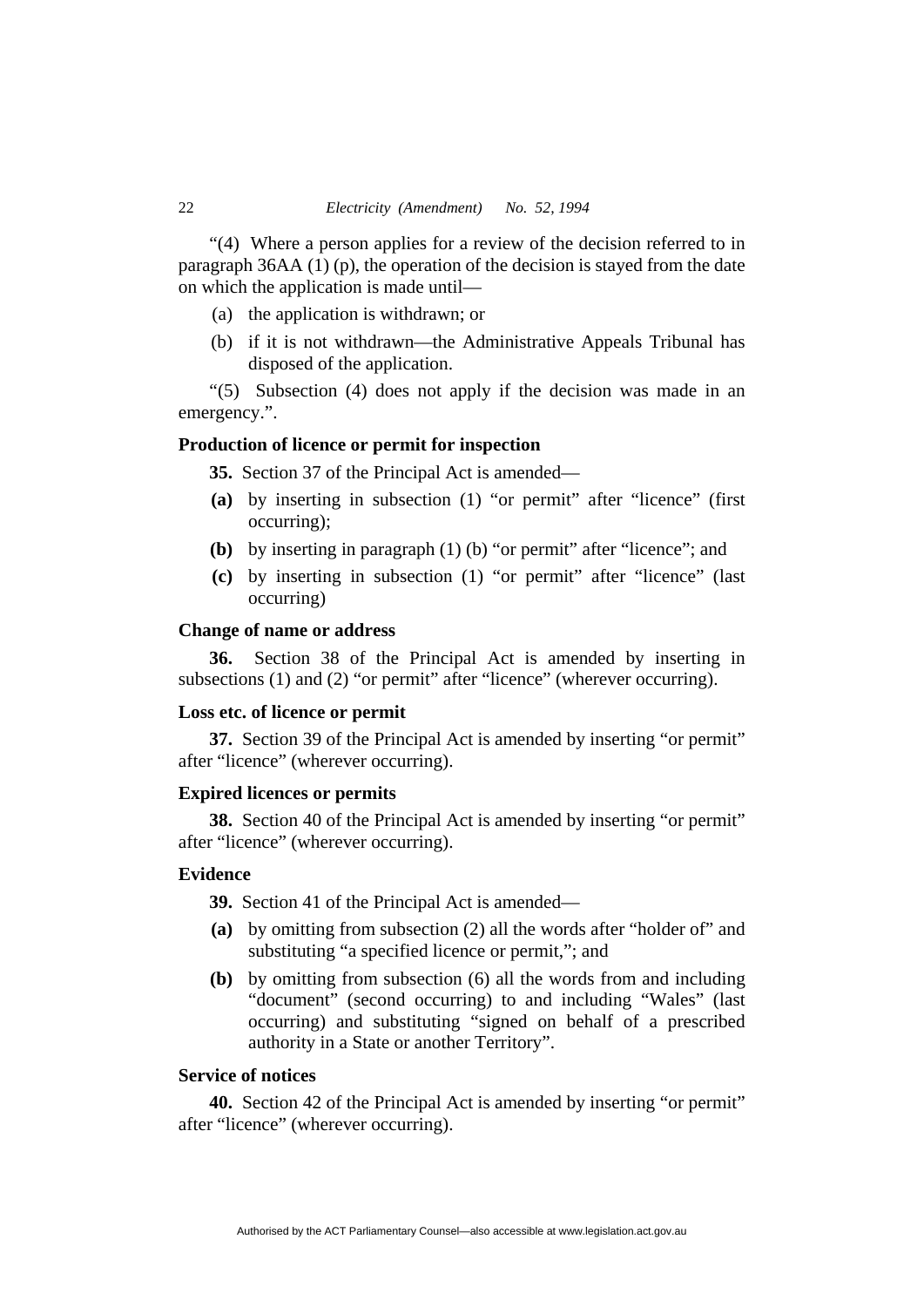#### **Insertion**

**41.** After section 43 of the Principal Act the following section is inserted:

# **Power of Minister to determine fees**

"43AA. The Minister may, by notice in writing published in the *Gazette*, determine fees for the purposes of this Act.".

## **Further amendments**

**42.** The Principal Act is further amended as set out in the Schedule.

# **PART III—TRANSITIONAL AND SAVINGS**

# **Application—electrician's licence, Grade A**

**43. (1)** The amendments of the Principal Act made by section 16—

- (a) apply only in relation to an electrician's licence, Grade A granted on or after the commencement date; and
- (b) shall not be taken to affect the renewal on or after that date of an electrician's licence, Grade A that was granted before that date.
- **(2)** In subsection (1)—

"commencement date" means the day on which section 3 commences.

# **Terms of existing licences**

**44.** The amendments of the Principal Act made by section 22 apply only to a licence granted or renewed after the commencement of that section.

#### **Undetermined applications**

**45.** Where, before the commencement of this section, an application had been made to the Authority for an electrical contractor's licence or an electrician's licence, Grade A and the application had not been determined, the Board may consider and determine the application as if the application had been made to the Board.

# **Inquiries**

**46.** Where, before the commencement of this section, an inquiry under section 28 of the Principal Act had been commenced before the Authority and had not been determined, the inquiry may be continued and completed by the Board.

#### **Pending appeals and applications to court**

**47. (1)** Where, immediately before the commencement of this section an appeal to the Supreme Court or the Magistrates Court in respect of a decision under section 31 of the Principal Act as in force at the relevant time was pending but had not been determined, then, subject to the *Administrative Appeals Tribunal Act 1989*, application may be made to the Administrative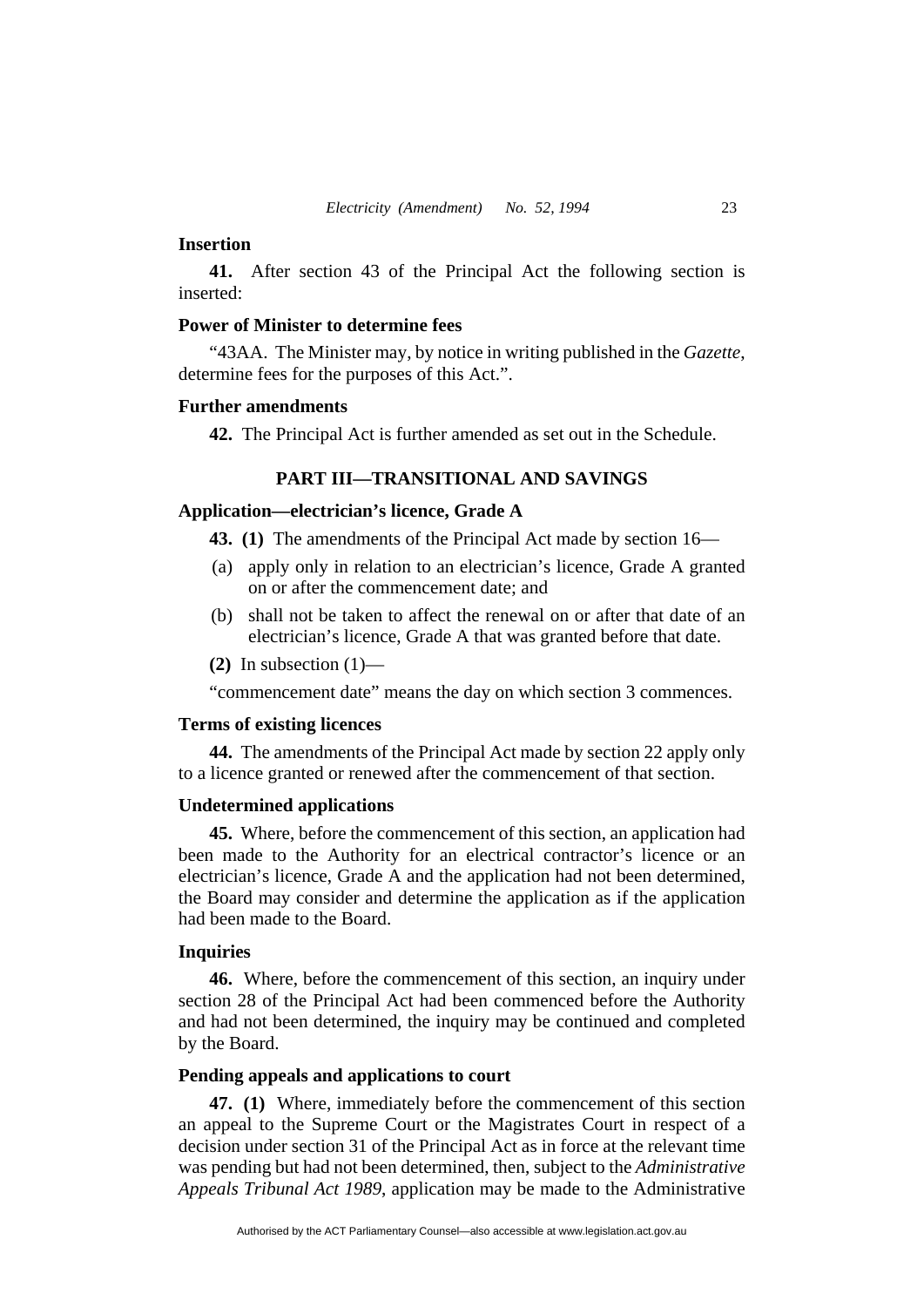Appeals Tribunal for a review of that decision as if the Principal Act as amended by this Act had been in operation when the decision was made.

**(2)** Notwithstanding the *Administrative Appeals Tribunal Act 1989*, no fee is payable in respect of an application made in accordance with subsection  $(1)$ .

**(3)** Where, immediately before the commencement of this section, an application to the Magistrate's Court under section 33 of the Principal Act as in force at the relevant time was pending but had not been determined, the Principal Act as in force immediately before that commencement continues to apply in relation to that application.

# **PART IV—MISCELLANEOUS**

## **Renumbering of provisions**

**48. (1)** The amended Act is further amended as provided by this section.

**(2)** The Parts of the amended Act are renumbered in a single series so that they bear consecutive Roman numerals.

**(3)** The sections of the amended Act are renumbered in a single series so that they bear consecutive Arabic numerals.

**(4)** The subsections of the amended Act are renumbered in a single series so that, within their respective sections, they bear consecutive Arabic numerals.

**(5)** The paragraphs of the amended Act are relettered in a single series so that, within their respective subsections, they bear consecutive letters in alphabetical sequence.

**(6)** Any provision of the amended Act that refers to a provision of that Act that has been renumbered by subsection  $(2)$ ,  $(3)$  or  $(4)$  or relettered by subsection (5) is amended by omitting that reference and substituting a reference to the provision as so renumbered or relettered.

**(7)** A reference in a provision of another law of the Territory (whether or not that provision has commenced), or in any instrument or document, to a provision of the amended Act that has been renumbered by subsection  $(2)$ ,  $(3)$  or  $(4)$  or relettered by subsection  $(5)$  shall (except as regards the operation of the provision before it was so renumbered or relettered) be construed as a reference to that provision as so renumbered or relettered.

**(8)** In this section, "amended Act" means the Principal Act as amended by sections 4 to 42 (inclusive).

# **SCHEDULE** Section 42

Authorised by the ACT Parliamentary Counsel—also accessible at www.legislation.act.gov.au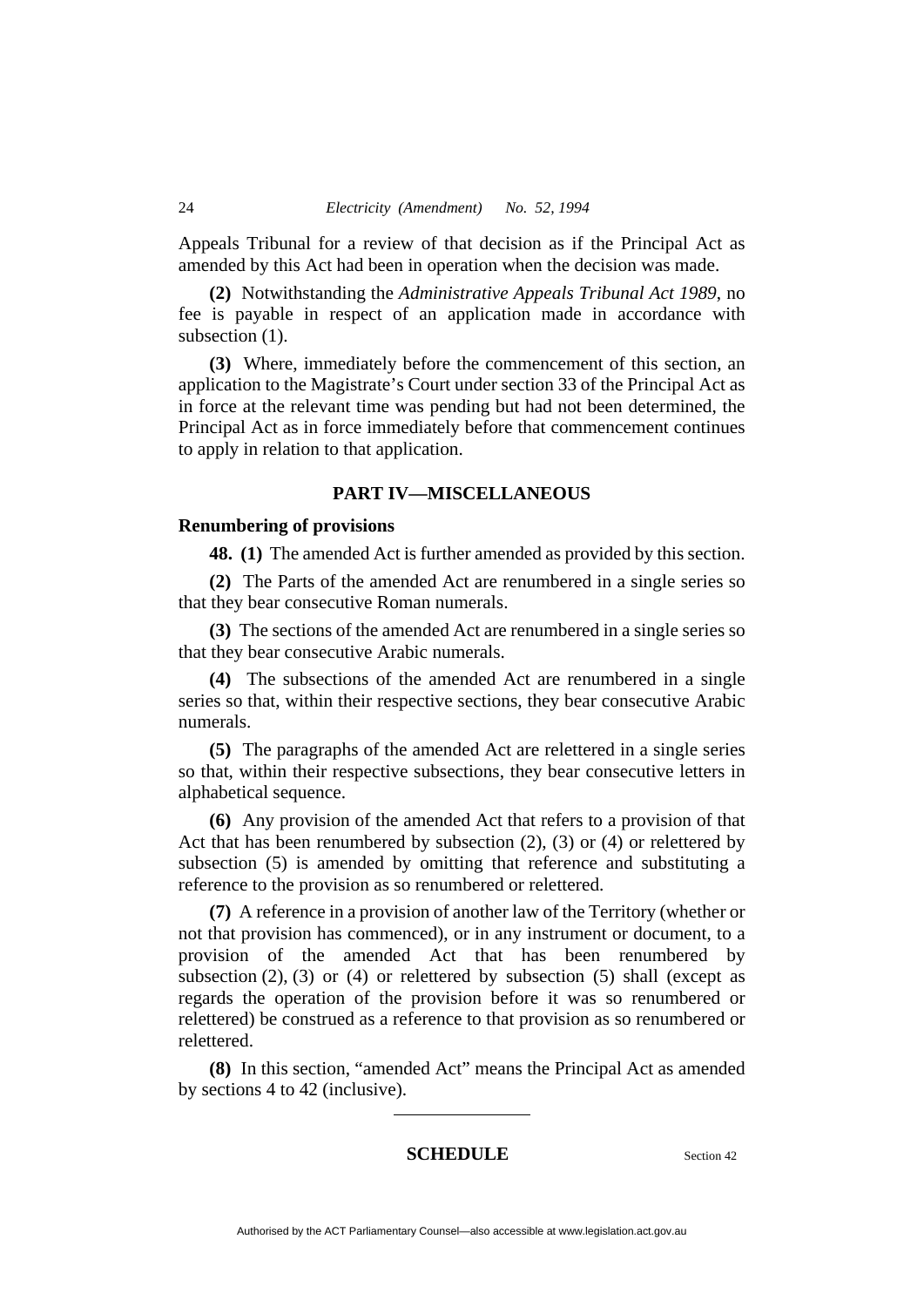#### **FURTHER AMENDMENTS**

#### **Section 2—**

- **(a)** Omit "of this Act".
- **(b)** Omit "the first day of January, One thousand nine hundred and seventy-two", substitute "1 January 1972".

# **Subsection 4 (2)—**

- **(a)** Insert "or she" after "he".
- **(b)** Insert "or herself" after "himself".

# **Section 9 (penalty provision at foot)—**

Omit "Two hundred dollars", substitute "\$200".

#### **Section 10—**

Omit "he" substitute "the person".

# **Section 10 (penalty provision at foot)—**

Omit "Two hundred dollars", substitute "\$200".

# **Subsection 11 (1)—**

Omit "the next succeeding subsection", substitute "subsection (2)".

# **Paragraph 11 (1) (a)—**

Insert "or her" after "him".

# **Paragraph 11 (1) (b)—**

Insert "or her" after "him".

# **Subsection 11 (1) (penalty provision at foot)—**

Omit "Two hundred dollars", substitute "\$200".

# **Subsection 11 (2)—**

Omit "the last preceding subsection", substitute "subsection (1)".

# **Subsection 12 (1)—**

Omit "the next succeeding subsection", substitute "subsection (2)".

# **Subsection 12 (1) (penalty provision at foot)—**

Omit "Two hundred dollars", substitute "\$200".

#### **Subsection 12 (2)—**

- **(a)** Omit "the last preceding subsection", substitute "subsection (1)".
- **(b)** Insert "or her" after "his" (wherever occurring).

# **Subsection 13 (1)—**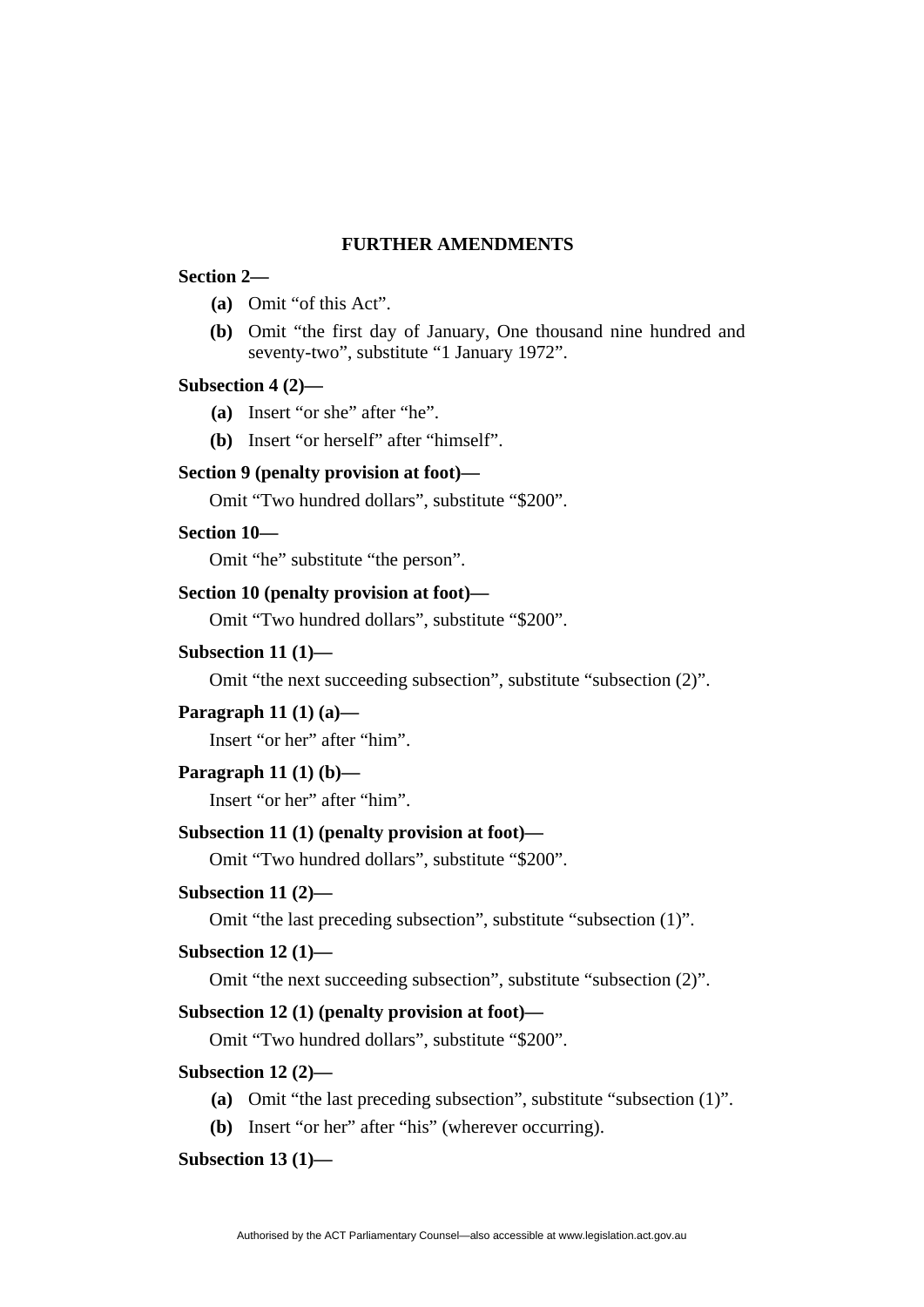Omit "the next succeeding subsection", substitute "subsection (2)".

# **Subsection 13 (1) (penalty provision at foot)—**

Omit "Two hundred dollars", substitute "\$200".

# **Subsection 13 (2)—**

- **(a)** Omit "the last preceding subsection", substitute "subsection (1)".
- **(b)** Insert "or she" after "he".

# **Paragraph 13 (2) (a)—**

Insert "or her" after "him".

## **Subparagraph 13 (2) (a) (i)—**

Insert "or her" after "him".

# **Section 14 (penalty provision at foot)—**

Omit "Two hundred dollars", substitute "\$200".

# **Paragraph 17 (1) (a)—**

Omit "he", substitute "the person".

# **Paragraph 17 (1) (b)—**

- **(a)** Omit "his", substitute "the person's".
- **(b)** Insert "or her" after "him".

# **Subsection 17 (2)—**

Omit "the last preceding subsection", substitute "subsection (1)".

# **Paragraph 17 (2) (a)—**

- **(a)** Omit "he" (first occurring), substitute "the person".
- **(b)** Insert " or she" after "he" (last occurring).
- **(c)** Omit "of the Commonwealth" (wherever occurring).

# **Paragraph 17 (2) (b)—**

- **(a)** Omit "he", substitute "the person".
- **(b)** Insert "or her" after "him".

#### **Paragraph 17 (2) (d)—**

Insert "or she" after "he".

# **Paragraph 17 (2) (e)—**

- **(a)** Omit "he" (first occurring), substitute "the person".
- **(b)** Insert "or she" after "he" (last occurring).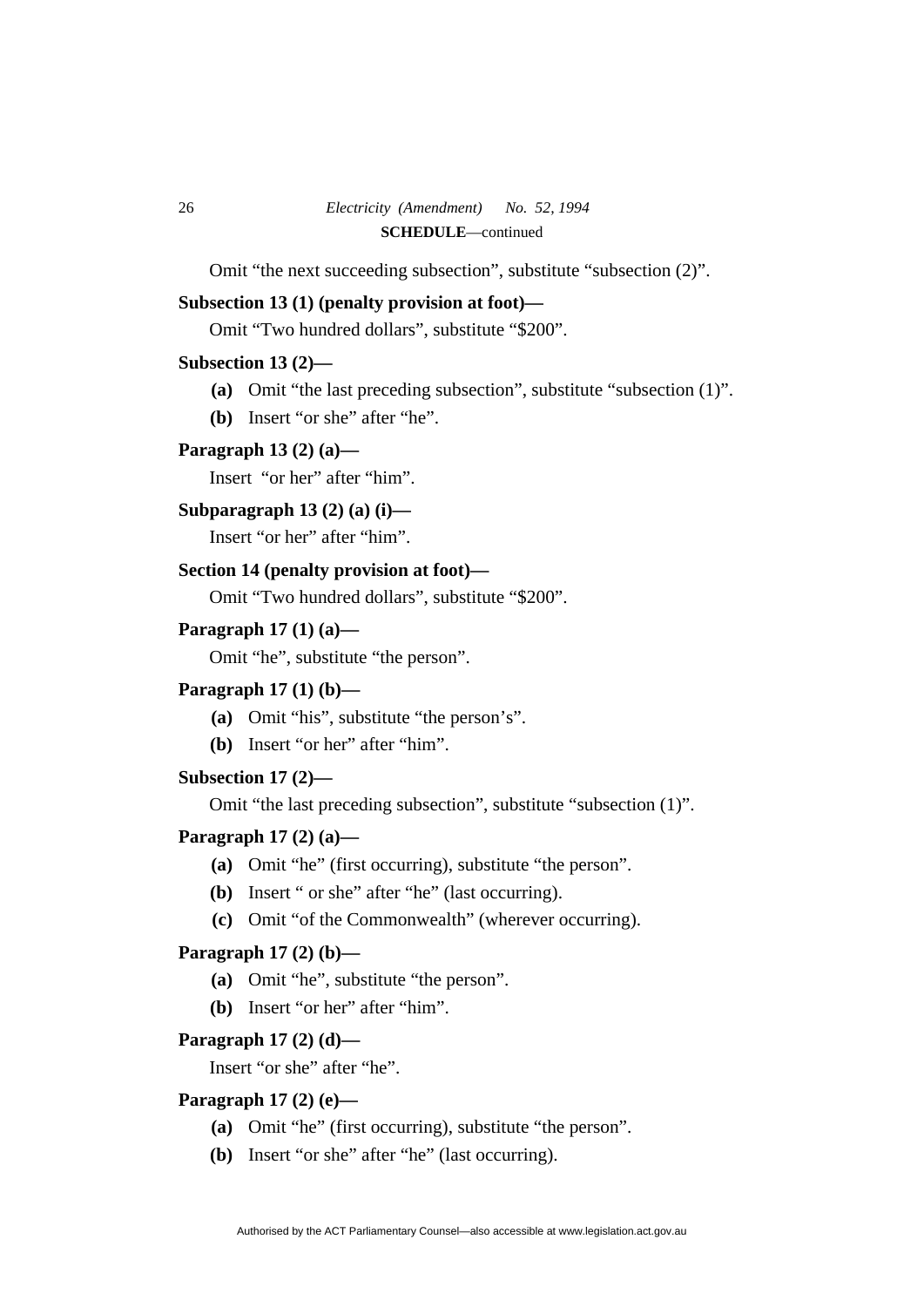- **(c)** Omit "him", substitute "the person".
- **(d)** Omit "of this subsection".

#### **Section 18—**

Insert "or she" after "he".

#### **Paragraphs 18 (a) and (b)—**

Insert "or she" after "he".

# **Subparagraph 18 (b) (i)—**

Insert "or her" after "his".

#### **Subparagraph 18 (b) (ii)—**

Insert "or she" after "he".

# **Section 21 (penalty provision at foot)—**

Omit "Four hundred dollars", substitute "\$400".

#### **Paragraph 22 (2) (c)—**

Insert "or she" after "he".

# **Paragraph 27 (1) (c)—**

- **(a)** Insert "or her" after "his".
- **(b)** Omit "the last preceding paragraph", substitute "paragraph (b)".

# **Paragraph 27 (1) (d)—**

- **(a)** Insert "or her" after "his".
- **(b)** Omit "of this section".

# **Paragraph 27 (1) (i)—**

Insert "or her" after "his".

# **Subsection 27 (2)—**

- **(a)** Omit "the last preceding subsection", substitute "subsection (1)".
- **(b)** Omit "his", substitute "the".

# **Subsection 27 (3)—**

Omit "the last preceding subsection", substitute "subsection (2)".

# **Paragraph 27 (3) (d)—**

- **(a)** Insert "or she" after "he".
- **(b)** Insert "or her" after "his".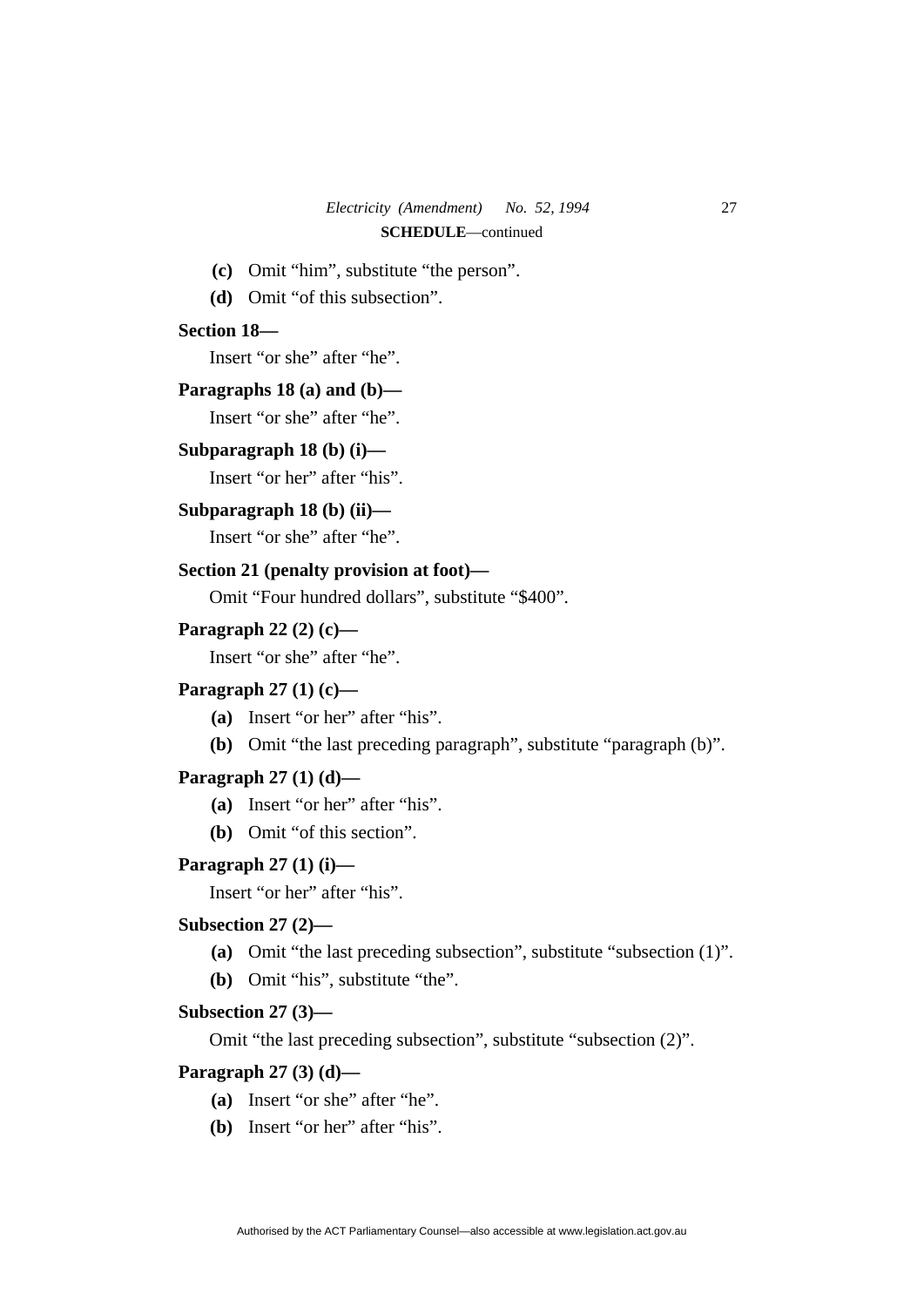# **Subsection 28 (1)—**

Omit "(2) of the last preceding section", substitute "27 (2)".

# **Section 29—**

- **(a)** Omit "(2) of section 27 of this Act", substitute "27 (2)".
- **(b)** Omit "the last preceding section", substitute "section 28".

# **Subsection 30 (1)—**

- **(a)** Omit "of this Act" (first occurring).
- **(b)** Omit "(1) of section 27 of this Act", substitute "27 (1)".

## **Paragraph 30 (2) (c)—**

Omit "him", substitute "the person".

#### **Paragraph 32G (5) (b)—**

Insert "or her" after "his" (wherever occurring).

# **Subsection 33 (1)—**

Omit "him or them", substitute "that person or those persons".

#### **Subsection 33 (1A)—**

Insert "or her" after "his".

#### **Subsection 33 (2)—**

Omit "the last preceding subsection", substitute "subsection (1A)".

# **Subsection 33 (2B)—**

Omit "of this section" (wherever occurring).

# **Subsection 33 (3)—**

- **(a)** Omit "in pursuance of the last preceding subsection", substitute "under subsection (2B)".
- **(b)** Omit "the next succeeding subsection", substitute "subsection (3A)".
- **(c)** Omit "of this section".
- **(d)** Omit "him or them", substitute "that person or those persons".

#### **Subsection 33 (3A)—**

Omit "The last preceding subsection", substitute "Subsection (3)".

#### **Subsection 33 (3B)—**

Insert "or she" after "he" (wherever occurring).

# **Subsection 33 (3C)—**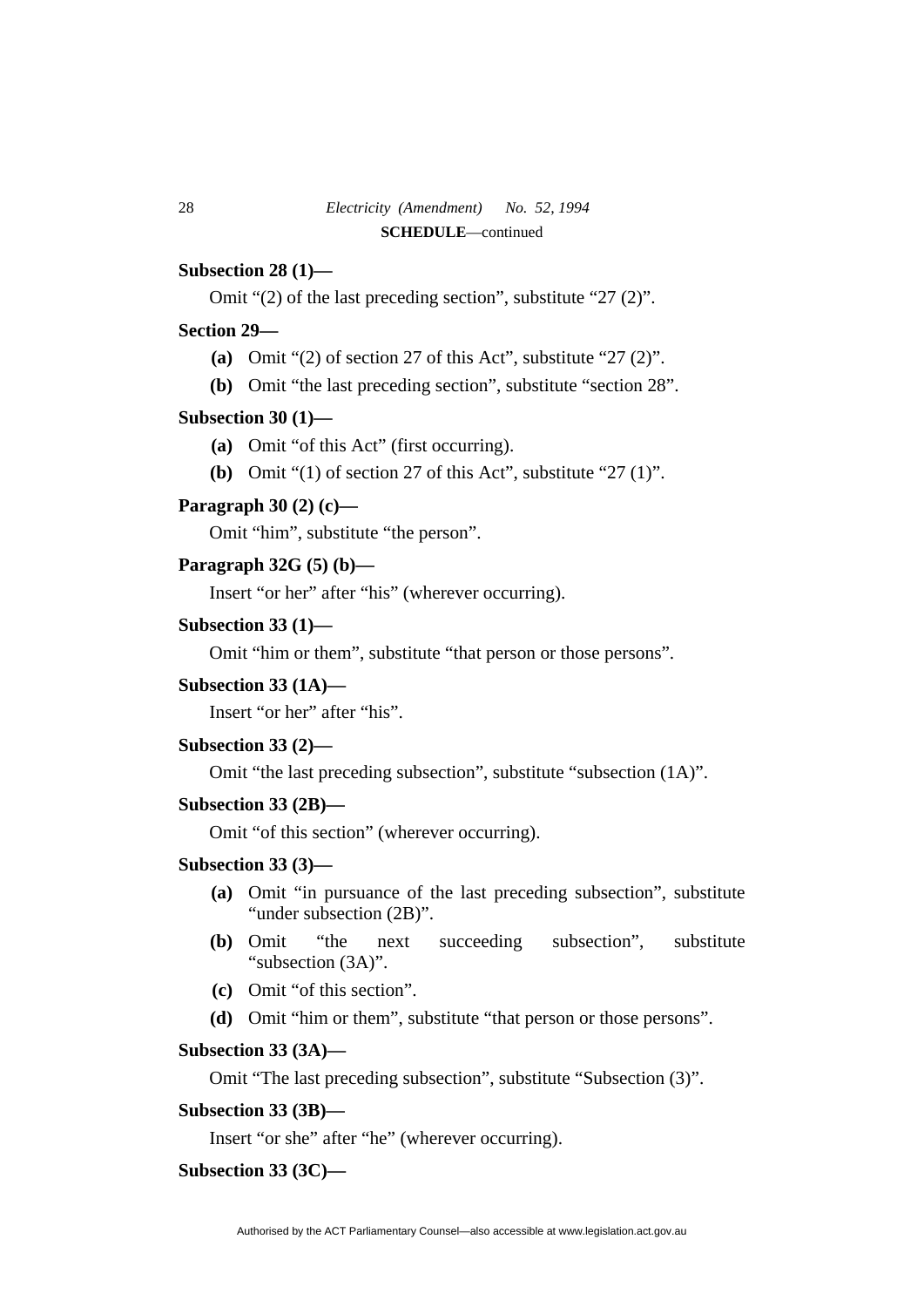Insert "or her" after "his".

# **Subsection 34 (2)—**

- **(a)** Omit "in pursuance of the last preceding subsection", substitute "under subsection (1)".
- **(b)** Insert "or she" after "he" (wherever occurring).

# **Subsection 34 (3)—**

Insert "or her" after "his".

# **Subsection 34 (3) (penalty provision at foot)—**

Omit "Two hundred dollars", substitute "\$200".

# **Subsection 35 (2) (penalty provision at foot)—**

Omit "Four hundred dollars", substitute "\$400".

#### **Section 36 (penalty provision at foot)—**

Omit "Two hundred dollars", substitute "\$200".

#### **Paragraph 37 (a)—**

Omit "of this Act".

# **Section 37—**

Insert "or her" after "his".

# **Section 37 (penalty provision at foot)—**

Omit "One hundred dollars", substitute "\$100".

# **Subsection 38 (1) (penalty provision at foot)—**

Omit "One hundred dollars", substitute "\$100".

# **Section 39—**

Omit "prescribed", substitute "determined".

# **Section 40—**

Omit "fourteen", substitute "14".

#### **Section 40 (penalty provision at foot)—**

Omit "One hundred dollars", substitute "\$100".

#### **Subsections 41 (1) and (2)—**

Insert "or her" after "his".

#### **Subsections 41 (4) and (5)—**

Omit "of this section".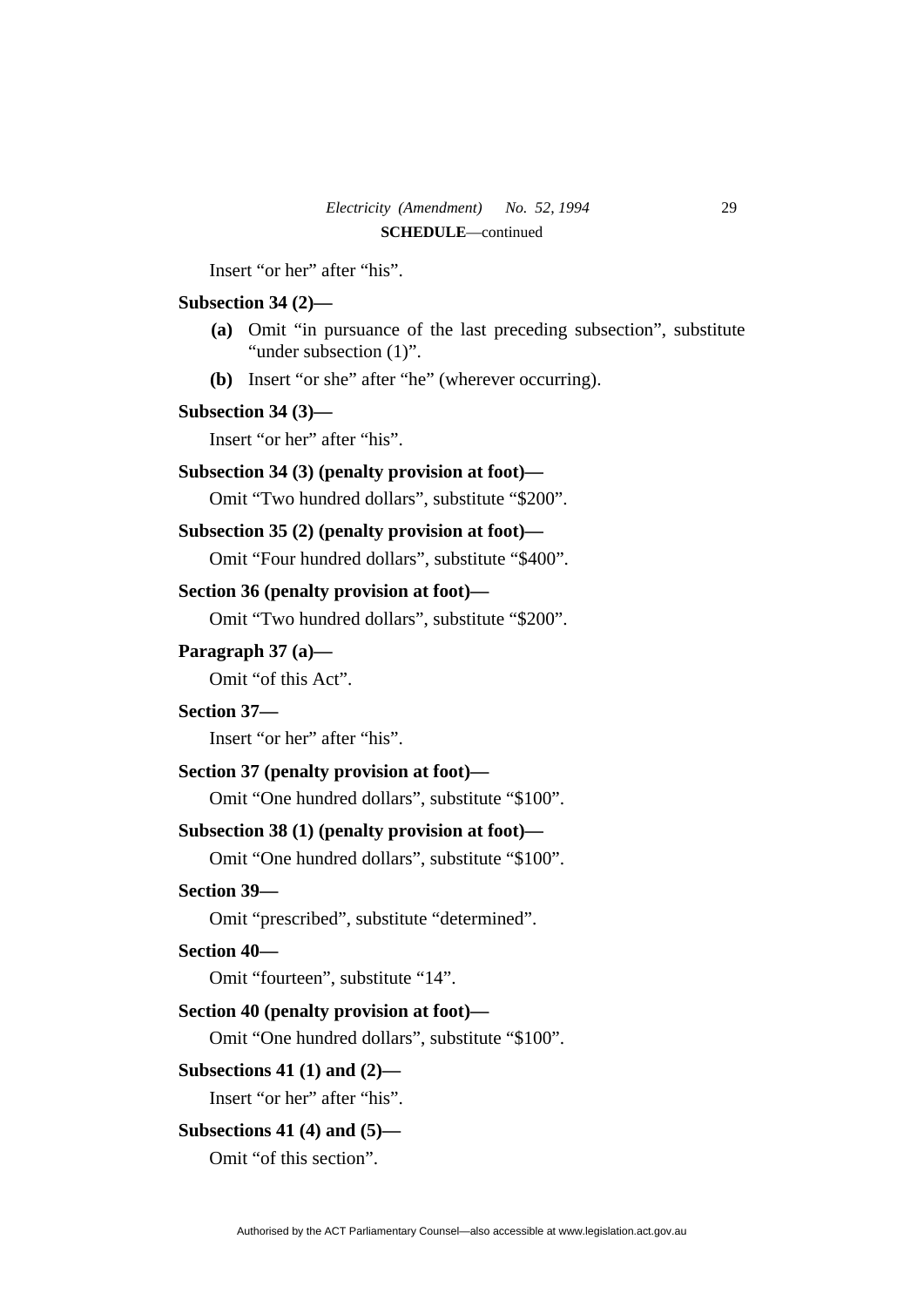# 30 *Electricity (Amendment) No. 52, 1994*  **SCHEDULE**—continued

**Subsection 43 (1)—**  Omit "of this Act".

**Subsection 43 (2)—** 

Omit the subsection.